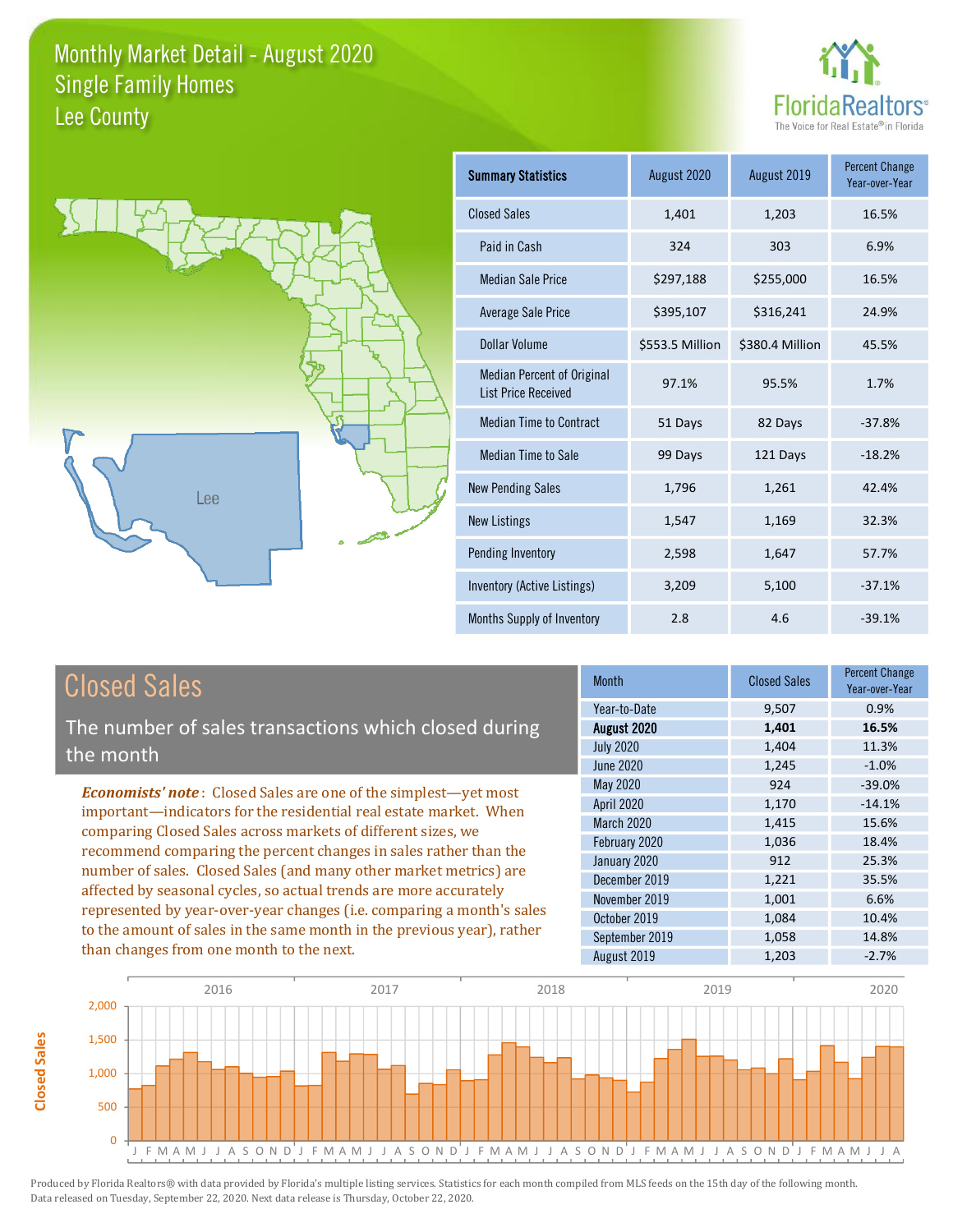

| Cash Sales                                                                     | <b>Month</b>      | Cash Sales | <b>Percent Change</b><br>Year-over-Year |
|--------------------------------------------------------------------------------|-------------------|------------|-----------------------------------------|
|                                                                                | Year-to-Date      | 2,438      | $-11.4%$                                |
| The number of Closed Sales during the month in which                           | August 2020       | 324        | 6.9%                                    |
| buyers exclusively paid in cash                                                | <b>July 2020</b>  | 321        | $-6.4%$                                 |
|                                                                                | June 2020         | 263        | $-26.7%$                                |
|                                                                                | May 2020          | 226        | $-43.5%$                                |
|                                                                                | <b>April 2020</b> | 261        | $-39.3%$                                |
| <b>Economists' note:</b> Cash Sales can be a useful indicator of the extent to | <b>March 2020</b> | 393        | $-2.5%$                                 |
| which investors are participating in the market. Why? Investors are            | February 2020     | 334        | 23.7%                                   |
| far more likely to have the funds to purchase a home available up front,       | January 2020      | 316        | 29.0%                                   |
| whereas the typical homebuyer requires a mortgage or some other                | December 2019     | 334        | 22.8%                                   |
| form of financing. There are, of course, many possible exceptions, so          | November 2019     | 283        | $-2.7%$                                 |
| this statistic should be interpreted with care.                                | October 2019      | 284        | $-5.0%$                                 |



September 2019

August 2019

## Cash Sales as a Percentage of Closed Sales

The percentage of Closed Sales during the month which were Cash Sales

**Economists' note:** This statistic is simply another way of viewing Cash Sales. The remaining percentages of Closed Sales (i.e. those not paid fully in cash) each month involved some sort of financing, such as mortgages, owner/seller financing, assumed loans, etc.

| Month             | <b>Percent of Closed</b><br>Sales Paid in Cash | <b>Percent Change</b><br>Year-over-Year |
|-------------------|------------------------------------------------|-----------------------------------------|
| Year-to-Date      | 25.6%                                          | $-12.3%$                                |
| August 2020       | 23.1%                                          | $-8.3%$                                 |
| <b>July 2020</b>  | 22.9%                                          | $-15.8%$                                |
| <b>June 2020</b>  | 21.1%                                          | $-26.2%$                                |
| <b>May 2020</b>   | 24.5%                                          | $-7.2%$                                 |
| April 2020        | 22.3%                                          | $-29.4%$                                |
| <b>March 2020</b> | 27.8%                                          | $-15.5%$                                |
| February 2020     | 32.2%                                          | 4.2%                                    |
| January 2020      | 34.6%                                          | 2.7%                                    |
| December 2019     | 27.4%                                          | $-9.3%$                                 |
| November 2019     | 28.3%                                          | $-8.7%$                                 |
| October 2019      | 26.2%                                          | $-13.8%$                                |
| September 2019    | 29.0%                                          | 3.9%                                    |
| August 2019       | 25.2%                                          | $-8.4%$                                 |

307

303

19.5%

 $-10.9%$ 

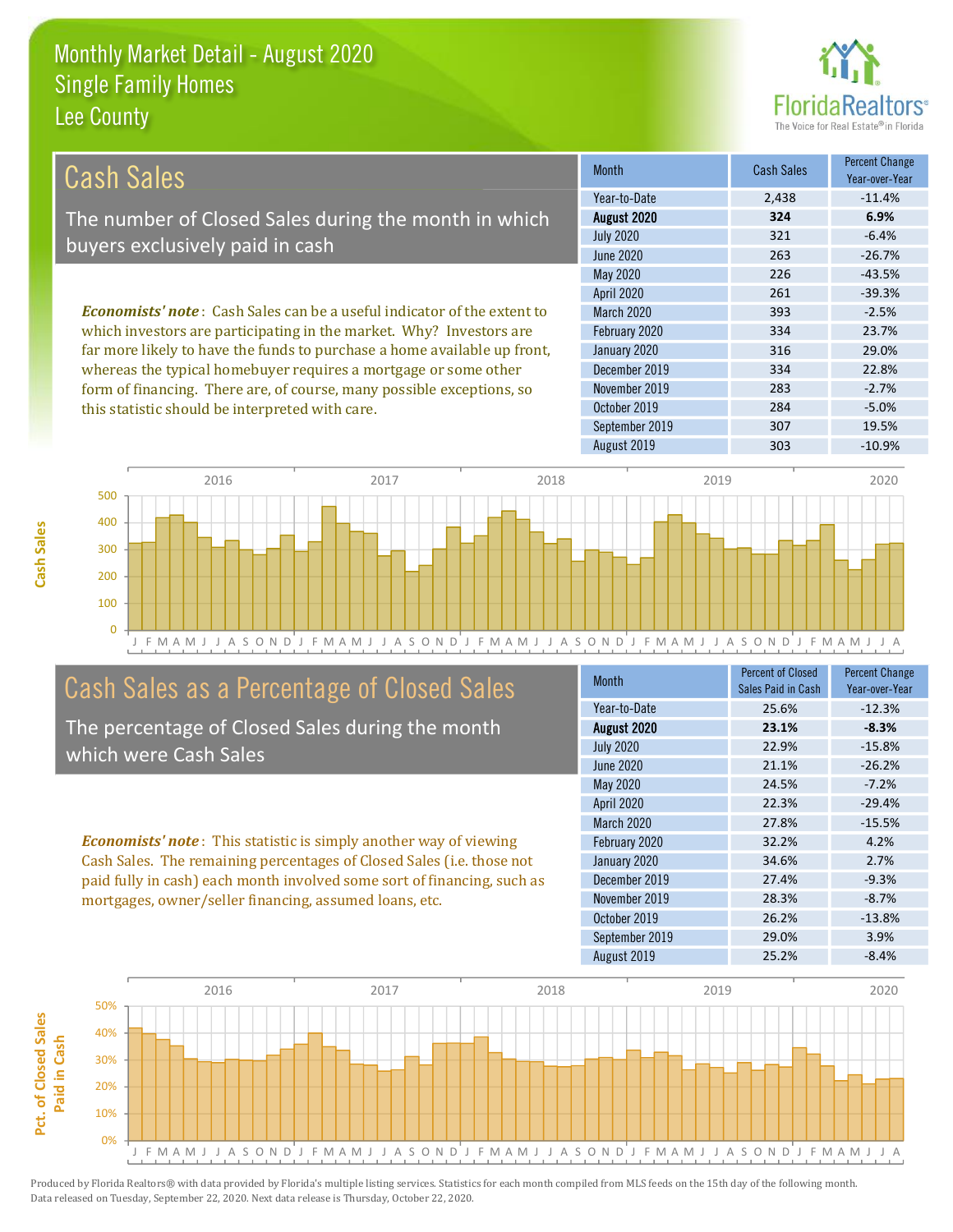

**Percent Change** 

#### **Median Sale Price Median Sale Price Month** Year-over-Year Year-to-Date \$275,425 5.9% The median sale price reported for the month (i.e. 50% August 2020 \$297,188 16.5% **July 2020** 8.9% \$283,125 of sales were above and 50% of sales were below) **June 2020** \$268,450 5.3% May 2020 \$263,225  $-0.7%$ **Economists' note:** Median Sale Price is our preferred summary **April 2020** \$274,995 3.2% statistic for price activity because, unlike Average Sale Price, Median March 2020 \$279,000 11.4% Sale Price is not sensitive to high sale prices for small numbers of February 2020 \$270,000 6.6% homes that may not be characteristic of the market area. Keep in mind January 2020 \$270,000 2.1% that median price trends over time are not always solely caused by December 2019 \$262,000 6.5% changes in the general value of local real estate. Median sale price only November 2019 \$262,500 5.0% reflects the values of the homes that sold each month, and the mix of October 2019 \$255,934 3.6% September 2019 \$252,250 3.0% the types of homes that sell can change over time. August 2019 \$255,000 1.6%



## **Average Sale Price**

The average sale price reported for the month (i.e. total sales in dollars divided by the number of sales)

Economists' note: Usually, we prefer Median Sale Price over Average Sale Price as a summary statistic for home prices. However, Average Sale Price does have its uses-particularly when it is analyzed alongside the Median Sale Price. For one, the relative difference between the two statistics can provide some insight into the market for higher-end homes in an area.

| <b>Month</b>      | <b>Average Sale Price</b> | <b>Percent Change</b><br>Year-over-Year |
|-------------------|---------------------------|-----------------------------------------|
| Year-to-Date      | \$377,967                 | 8.1%                                    |
| August 2020       | \$395,107                 | 24.9%                                   |
| <b>July 2020</b>  | \$381,253                 | 7.9%                                    |
| <b>June 2020</b>  | \$371,551                 | 2.5%                                    |
| May 2020          | \$352,762                 | $-6.2%$                                 |
| April 2020        | \$388,475                 | 10.4%                                   |
| <b>March 2020</b> | \$373,849                 | 10.0%                                   |
| February 2020     | \$367,622                 | 6.5%                                    |
| January 2020      | \$385,530                 | 13.8%                                   |
| December 2019     | \$346,857                 | 6.3%                                    |
| November 2019     | \$335,357                 | 1.6%                                    |
| October 2019      | \$334,658                 | 2.3%                                    |
| September 2019    | \$326,642                 | 4.3%                                    |
| August 2019       | \$316,241                 | $-3.2%$                                 |

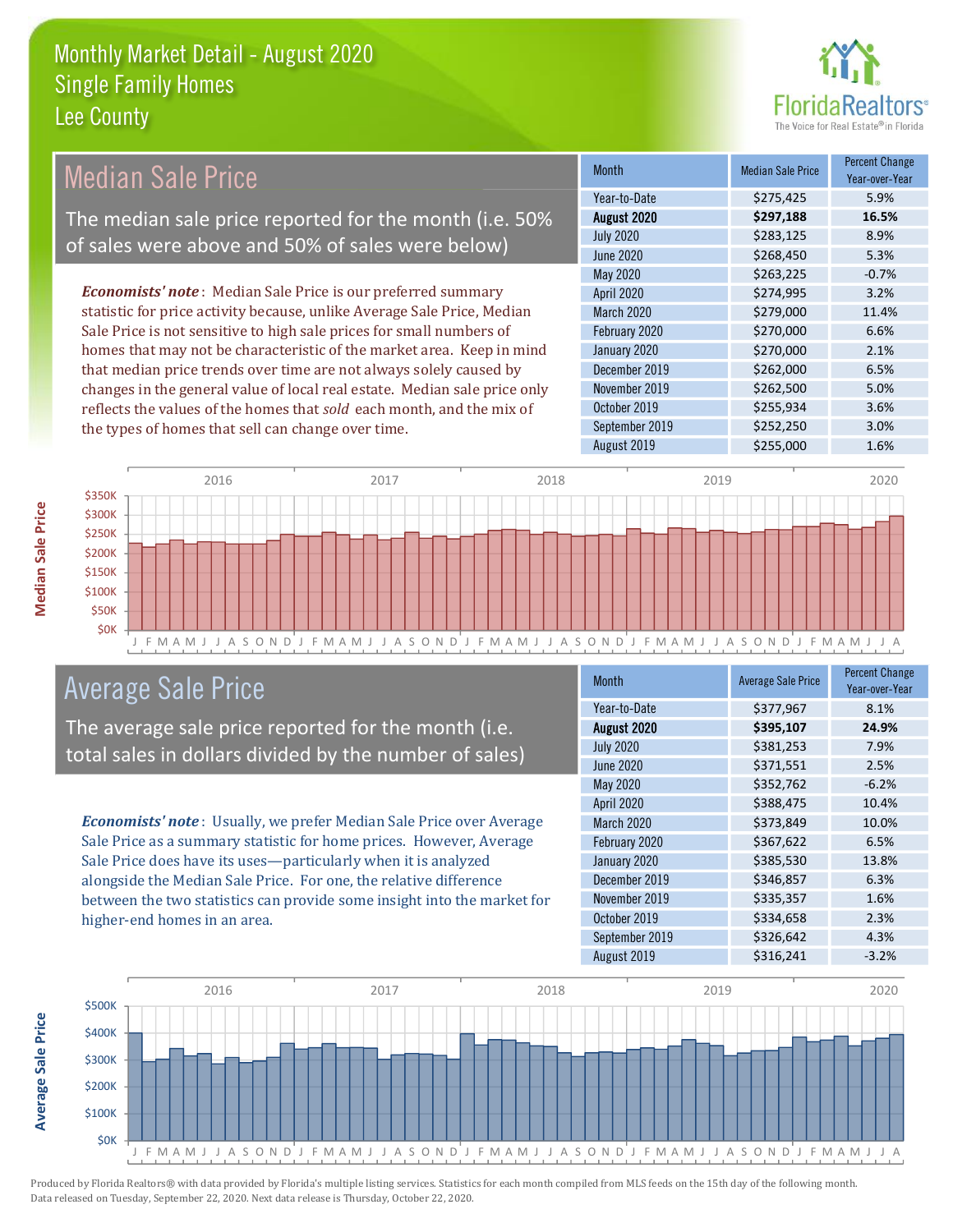

**Dollar Volume** 

\$3.6 Billion

\$553.5 Million

\$535.3 Million

\$462.6 Million

\$326.0 Million

\$454.5 Million

\$529.0 Million

\$380.9 Million

\$351.6 Million

\$423.5 Million

\$335.7 Million

\$362.8 Million

\$345.6 Million

\$380.4 Million

**Percent Change** 

Year-over-Year

9.1%

45.5%

201%

1.5%

 $-42.7%$ 

 $-5.2%$ 

27.2%

26.1%

42.5%

44.0% 8.3%

12.9%

19.7%

 $-5.9%$ 

### ollar Volume

The sum of the sale prices for all sales which closed during the month

**Economists' note**: Dollar Volume is simply the sum of all sale prices in a given time period, and can quickly be calculated by multiplying Closed Sales by Average Sale Price. It is a strong indicator of the health of the real estate industry in a market, and is of particular interest to real estate professionals, investors, analysts, and government agencies. Potential home sellers and home buyers, on the other hand, will likely be better served by paying attention to trends in the two components of Dollar Volume (i.e. sales and prices) individually.



**Month** 

Year-to-Date

August 2020

**July 2020** 

**June 2020** 

May 2020

**April 2020** 

March 2020

February 2020

January 2020

December 2019

November 2019

September 2019

October 2019

August 2019

## Median Percent of Original List Price Received

The median of the sale price (as a percentage of the original list price) across all properties selling during the month

**Economists' note:** The Median Percent of Original List Price Received is useful as an indicator of market recovery, since it typically rises as buyers realize that the market may be moving away from them and they need to match the selling price (or better it) in order to get a contract on the house. This is usually the last measure to indicate a market has shifted from down to up, so it is what we would call a lagging indicator.

| <b>Month</b>      | Med. Pct. of Orig.<br><b>List Price Received</b> | <b>Percent Change</b><br>Year-over-Year |
|-------------------|--------------------------------------------------|-----------------------------------------|
| Year-to-Date      | 96.3%                                            | 1.2%                                    |
| August 2020       | 97.1%                                            | 1.7%                                    |
| <b>July 2020</b>  | 96.6%                                            | 1.6%                                    |
| <b>June 2020</b>  | 96.1%                                            | 0.8%                                    |
| May 2020          | 96.0%                                            | 0.9%                                    |
| <b>April 2020</b> | 96.0%                                            | 1.3%                                    |
| <b>March 2020</b> | 96.4%                                            | 1.4%                                    |
| February 2020     | 95.9%                                            | 0.6%                                    |
| January 2020      | 96.2%                                            | 0.9%                                    |
| December 2019     | 96.4%                                            | 0.7%                                    |
| November 2019     | 96.4%                                            | 1.0%                                    |
| October 2019      | 95.8%                                            | 0.1%                                    |
| September 2019    | 95.5%                                            | $-0.5%$                                 |
| August 2019       | 95.5%                                            | $-0.2%$                                 |

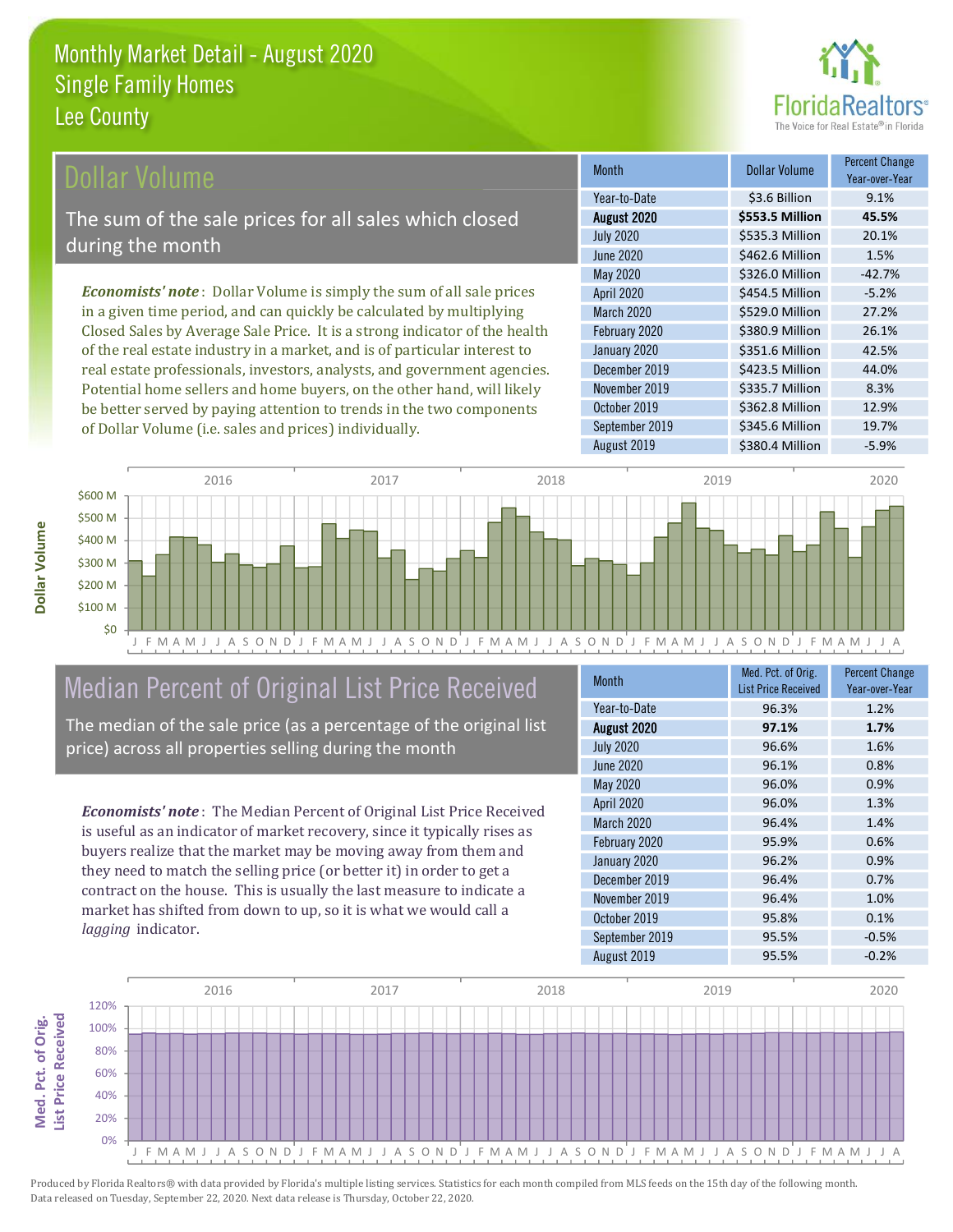

## **Median Time to Contract**

The median number of days between the listing date and contract date for all Closed Sales during the month

**Economists' note:** Like Time to Sale, Time to Contract is a measure of the length of the home selling process calculated for sales which closed during the month. The difference is that Time to Contract measures the number of days between the initial listing of a property and the signing of the contract which eventually led to the closing of the sale. When the gap between Median Time to Contract and Median Time to Sale grows, it is usually a sign of longer closing times and/or declining numbers of cash sales.

| Month            | Median Time to<br>Contract | <b>Percent Change</b><br>Year-over-Year |
|------------------|----------------------------|-----------------------------------------|
| Year-to-Date     | 63 Days                    | $-13.7%$                                |
| August 2020      | 51 Days                    | $-37.8%$                                |
| <b>July 2020</b> | 74 Days                    | 1.4%                                    |
| <b>June 2020</b> | 71 Days                    | 0.0%                                    |
| <b>May 2020</b>  | 47 Days                    | $-30.9%$                                |
| April 2020       | 48 Days                    | $-32.4%$                                |
| March 2020       | 61 Days                    | $-15.3%$                                |
| February 2020    | 75 Days                    | 0.0%                                    |
| January 2020     | 58 Days                    | $-13.4%$                                |
| December 2019    | 57 Days                    | $-9.5%$                                 |
| November 2019    | 67 Days                    | 0.0%                                    |
| October 2019     | 72 Days                    | 22.0%                                   |
| September 2019   | 80 Days                    | 56.9%                                   |
| August 2019      | 82 Days                    | 20.6%                                   |



## **Median Time to Sale**

**Median Time to** 

The median number of days between the listing date and closing date for all Closed Sales during the month

**Economists' note**: Time to Sale is a measure of the length of the home selling process, calculated as the number of days between the initial listing of a property and the closing of the sale. Median Time to Sale is the amount of time the "middle" property selling this month was on the market. That is, 50% of homes selling this month took less time to sell, and 50% of homes took more time to sell. Median Time to Sale gives a more accurate picture than Average Time to Sale, which can be skewed upward by small numbers of properties taking an abnormally long time to sell.

| <b>Month</b>     | <b>Median Time to Sale</b> | <b>Percent Change</b><br>Year-over-Year |
|------------------|----------------------------|-----------------------------------------|
| Year-to-Date     | 106 Days                   | $-6.2%$                                 |
| August 2020      | 99 Days                    | $-18.2%$                                |
| <b>July 2020</b> | 119 Days                   | 3.5%                                    |
| <b>June 2020</b> | 113 Days                   | 0.9%                                    |
| May 2020         | 91 Days                    | $-17.3%$                                |
| April 2020       | 92 Days                    | $-15.6%$                                |
| March 2020       | 104 Days                   | $-5.5%$                                 |
| February 2020    | 115 Days                   | 1.8%                                    |
| January 2020     | 99 Days                    | $-11.6%$                                |
| December 2019    | 100 Days                   | 4.2%                                    |
| November 2019    | 111 Days                   | 1.8%                                    |
| October 2019     | 114 Days                   | 9.6%                                    |
| September 2019   | 121 Days                   | 27.4%                                   |
| August 2019      | 121 Days                   | 9.0%                                    |

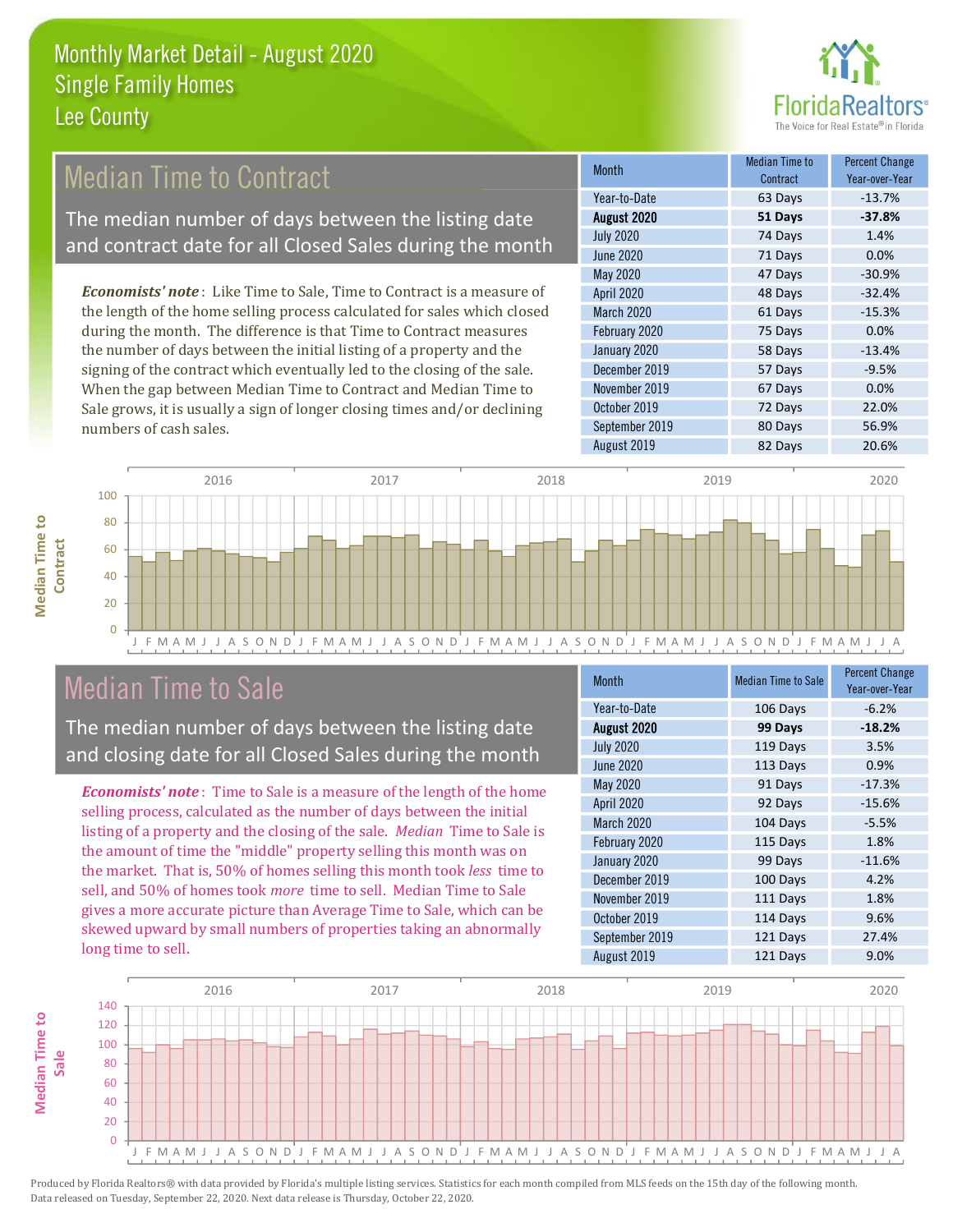

| <b>New Pending Sales</b>                                                      | <b>Month</b>      | <b>New Pending Sales</b> | <b>Percent Change</b><br>Year-over-Year |
|-------------------------------------------------------------------------------|-------------------|--------------------------|-----------------------------------------|
|                                                                               | Year-to-Date      | 12,314                   | 8.7%                                    |
| The number of listed properties that went under                               | August 2020       | 1,796                    | 42.4%                                   |
| contract during the month                                                     | <b>July 2020</b>  | 1,753                    | 31.5%                                   |
|                                                                               | June 2020         | 1,793                    | 29.5%                                   |
|                                                                               | May 2020          | 1,559                    | 2.2%                                    |
| <b>Economists' note:</b> Because of the typical length of time it takes for a | <b>April 2020</b> | 1,046                    | $-36.9%$                                |
| sale to close, economists consider Pending Sales to be a decent               | <b>March 2020</b> | 1,259                    | $-21.8%$                                |
| indicator of potential future Closed Sales. It is important to bear in        | February 2020     | 1,594                    | 18.2%                                   |
| mind, however, that not all Pending Sales will be closed successfully.        | January 2020      | 1,514                    | 24.9%                                   |
| So, the effectiveness of Pending Sales as a future indicator of Closed        | December 2019     | 1,041                    | 22.2%                                   |
| Sales is susceptible to changes in market conditions such as the              | November 2019     | 1,175                    | 28.0%                                   |
| availability of financing for homebuyers and the inventory of                 | October 2019      | 1,275                    | 15.2%                                   |



September 2019

## **New Listings**

Pending Sales

**New Listings** 

distressed properties for sale.

The number of properties put onto the market during the month

**Economists' note:** New Listings tend to rise in delayed response to increasing prices, so they are often seen as a lagging indicator of market health. As prices rise, potential sellers raise their estimations of value—and in the most recent cycle, rising prices have freed up many potential sellers who were previously underwater on their mortgages. Note that in our calculations, we take care to not include properties that were recently taken off the market and quickly relisted, since these are not really new listings.

| <b>Month</b>     | <b>New Listings</b> | <b>Percent Change</b><br>Year-over-Year |
|------------------|---------------------|-----------------------------------------|
| Year-to-Date     | 11,496              | $-3.9%$                                 |
| August 2020      | 1,547               | 32.3%                                   |
| <b>July 2020</b> | 1,375               | 7.5%                                    |
| <b>June 2020</b> | 1,297               | 9.5%                                    |
| May 2020         | 1,390               | $-1.6%$                                 |
| April 2020       | 1,007               | $-33.7%$                                |
| March 2020       | 1,501               | $-9.1%$                                 |
| February 2020    | 1,583               | $-4.0%$                                 |
| January 2020     | 1,796               | $-14.4%$                                |
| December 2019    | 1,177               | $-5.7%$                                 |
| November 2019    | 1,384               | $-7.5%$                                 |
| October 2019     | 1,634               | 3.5%                                    |
| September 2019   | 1,229               | $-3.7%$                                 |
| August 2019      | 1,169               | $-17.8%$                                |

1,158

19.6%

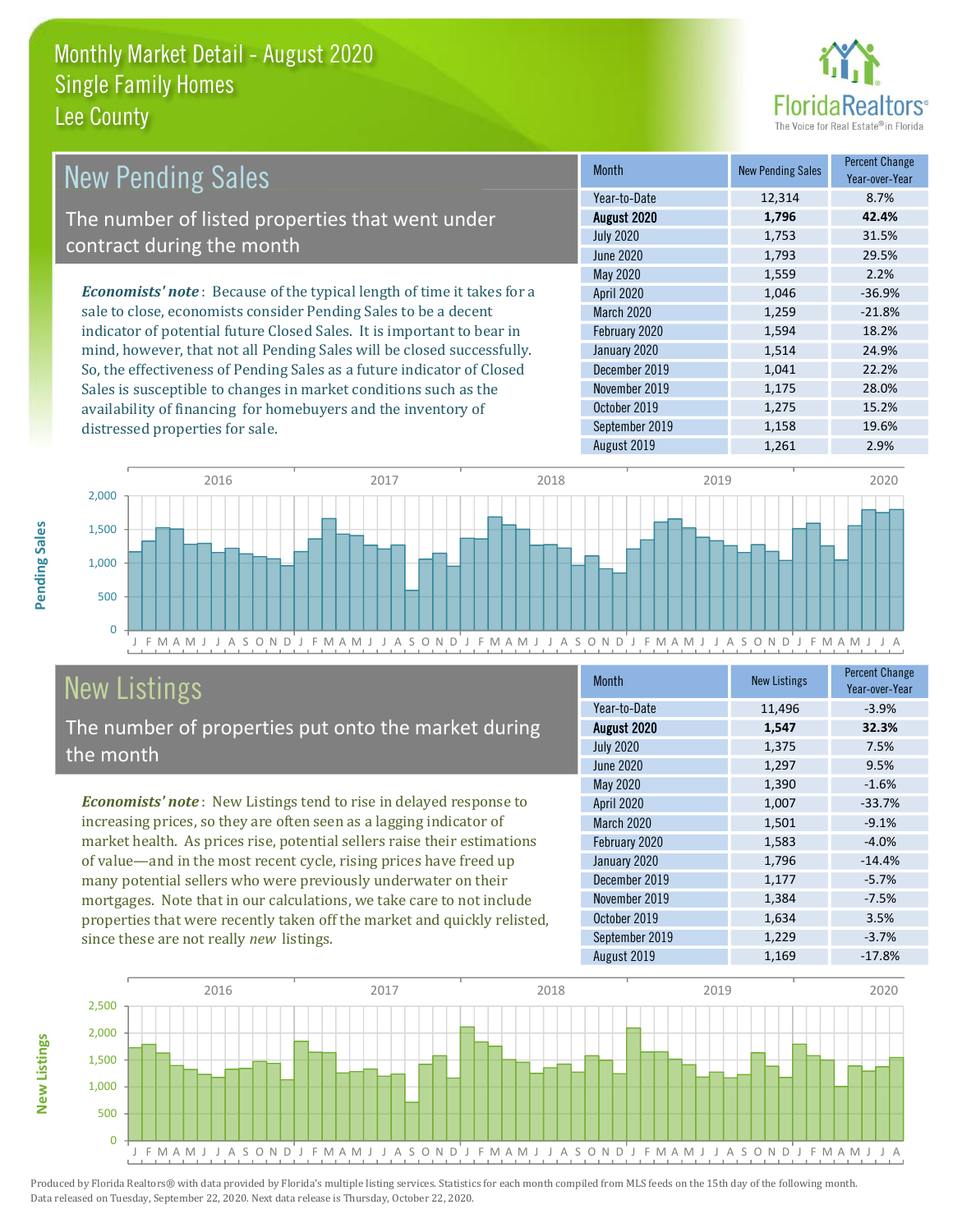

## **Inventory (Active Listings)** The number of property listings active at the end of the month

**Economists' note**: There are a number of ways to define and calculate Inventory. Our method is to simply count the number of active listings on the last day of the month, and hold this number to compare with the same month the following year. Inventory rises when New Listings are outpacing the number of listings that go off-market (regardless of whether they actually sell). Likewise, it falls when New Listings aren't keeping up with the rate at which homes are going off-market.

| <b>Month</b>             | Inventory | <b>Percent Change</b><br>Year-over-Year |
|--------------------------|-----------|-----------------------------------------|
| <b>YTD (Monthly Avg)</b> | 4,564     | $-27.6%$                                |
| August 2020              | 3,209     | $-37.1%$                                |
| <b>July 2020</b>         | 3,438     | $-36.6%$                                |
| <b>June 2020</b>         | 3,895     | $-32.0%$                                |
| May 2020                 | 4,522     | $-27.5%$                                |
| April 2020               | 5,112     | $-22.9%$                                |
| <b>March 2020</b>        | 5,416     | $-22.6%$                                |
| February 2020            | 5,402     | $-24.9%$                                |
| January 2020             | 5,519     | $-22.3%$                                |
| December 2019            | 5,312     | $-16.6%$                                |
| November 2019            | 5,322     | $-14.3%$                                |
| October 2019             | 5,281     | $-9.3%$                                 |
| September 2019           | 4,977     | $-8.6%$                                 |
| August 2019              | 5,100     | $-3.9%$                                 |



## **Months Supply of Inventory**

An estimate of the number of months it will take to deplete the current Inventory given recent sales rates

**Economists' note:** MSI is a useful indicator of market conditions. The benchmark for a balanced market (favoring neither buyer nor seller) is 5.5 months of inventory. Anything higher is traditionally a buyers' market, and anything lower is a sellers' market. There is no single accepted way of calculating MSI. A common method is to divide current Inventory by the most recent month's Closed Sales count, but this count is a usually poor predictor of future Closed Sales due to seasonal cycles. To eliminate seasonal effects, we use the 12-month average of monthly Closed Sales instead.

| Month                    | <b>Months Supply</b> | <b>Percent Change</b><br>Year-over-Year |
|--------------------------|----------------------|-----------------------------------------|
| <b>YTD (Monthly Avg)</b> | 4.0                  | $-31.0%$                                |
| August 2020              | 2.8                  | $-39.1%$                                |
| <b>July 2020</b>         | 3.0                  | $-38.8%$                                |
| <b>June 2020</b>         | 3.5                  | $-32.7%$                                |
| May 2020                 | 4.0                  | $-29.8%$                                |
| April 2020               | 4.3                  | $-29.5%$                                |
| <b>March 2020</b>        | 4.5                  | $-29.7%$                                |
| February 2020            | 4.6                  | $-30.3%$                                |
| January 2020             | 4.7                  | $-27.7%$                                |
| December 2019            | 4.6                  | $-19.3%$                                |
| November 2019            | 4.7                  | $-14.5%$                                |
| October 2019             | 4.7                  | $-9.6%$                                 |
| September 2019           | 4.5                  | $-8.2%$                                 |
| August 2019              | 4.6                  | $-6.1%$                                 |

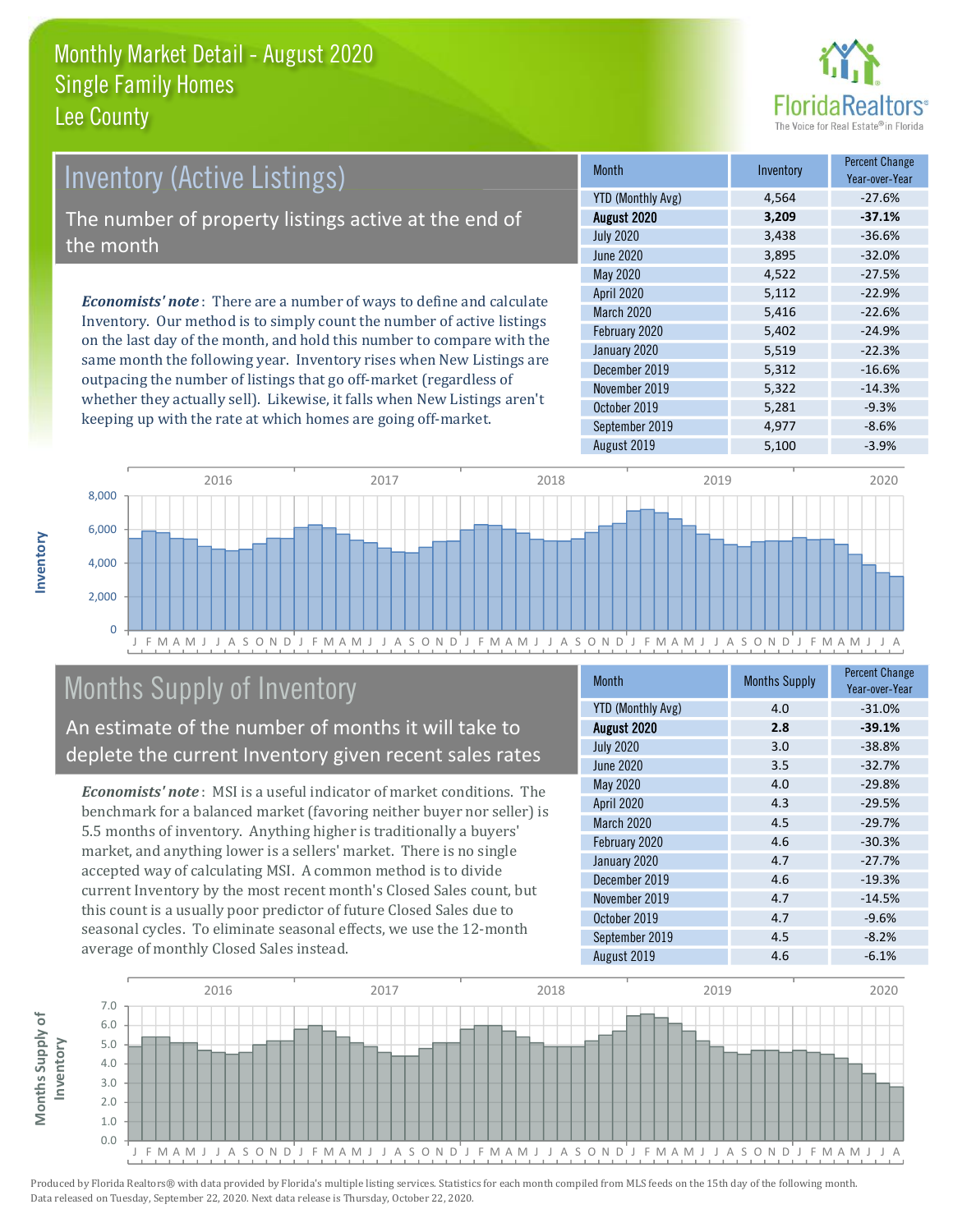

#### **Percent Change Closed Sales by Sale Price Closed Sales Sale Price** Year-over-Year Less than \$50,000  $\mathbf 0$  $-100.0%$ The number of sales transactions which closed during  $$50.000 - $99.999$  $\overline{8}$  $-38.5%$ the month  $$100,000 - $149,999$ 36  $-40.0%$ **Economists' note:** Closed Sales are one of the simplest—yet most \$150,000 - \$199.999 158  $-28.2%$ important-indicators for the residential real estate market. When \$200.000 - \$249.999 281  $-2.4%$ comparing Closed Sales across markets of different sizes, we \$250,000 - \$299.999  $222$ 21.3% recommend comparing the percent changes in sales rather than the number of sales. Closed Sales (and many other market metrics) are \$300,000 - \$399,999 283 37.4% affected by seasonal cycles, so actual trends are more accurately \$400,000 - \$599,999 250 61.3% represented by year-over-year changes (i.e. comparing a month's sales \$600.000 - \$999.999 107 101.9% to the amount of sales in the same month in the previous year), rather than changes from one month to the next. \$1,000,000 or more 56 133.3%



### **Median Time to Contract by Sale Price** The median number of days between the listing date and contract date for all Closed Sales during the month

**Economists' note**: Like Time to Sale. Time to Contract is a measure of the length of the home selling process calculated for sales which closed during the month. The difference is that Time to Contract measures the number of days between the initial listing of a property and the signing of the contract which eventually led to the closing of the sale. When the gap between Median Time to Contract and Median Time to Sale grows, it is usually a sign of longer closing times and/or declining numbers of cash sales.

| Sale Price            | <b>Median Time to</b><br>Contract | <b>Percent Change</b><br>Year-over-Year |
|-----------------------|-----------------------------------|-----------------------------------------|
| Less than \$50,000    | (No Sales)                        | N/A                                     |
| $$50,000 - $99,999$   | 39 Days                           | $-37.1%$                                |
| $$100,000 - $149,999$ | 49 Days                           | $-30.0%$                                |
| $$150,000 - $199,999$ | 25 Days                           | $-41.9%$                                |
| \$200,000 - \$249,999 | 40 Days                           | $-45.2%$                                |
| \$250,000 - \$299,999 | 37 Days                           | $-54.9%$                                |
| \$300,000 - \$399,999 | 53 Days                           | $-51.8%$                                |
| \$400,000 - \$599,999 | 87 Days                           | $-35.1%$                                |
| \$600,000 - \$999,999 | 135 Days                          | $-12.9%$                                |
| $$1$ 000 000 or more  | $178$ Dave                        | $-18.3%$                                |



Produced by Florida Realtors® with data provided by Florida's multiple listing services. Statistics for each month compiled from MLS feeds on the 15th day of the following month. Data released on Tuesday, September 22, 2020. Next data release is Thursday, October 22, 2020.

**Median Time to Contract**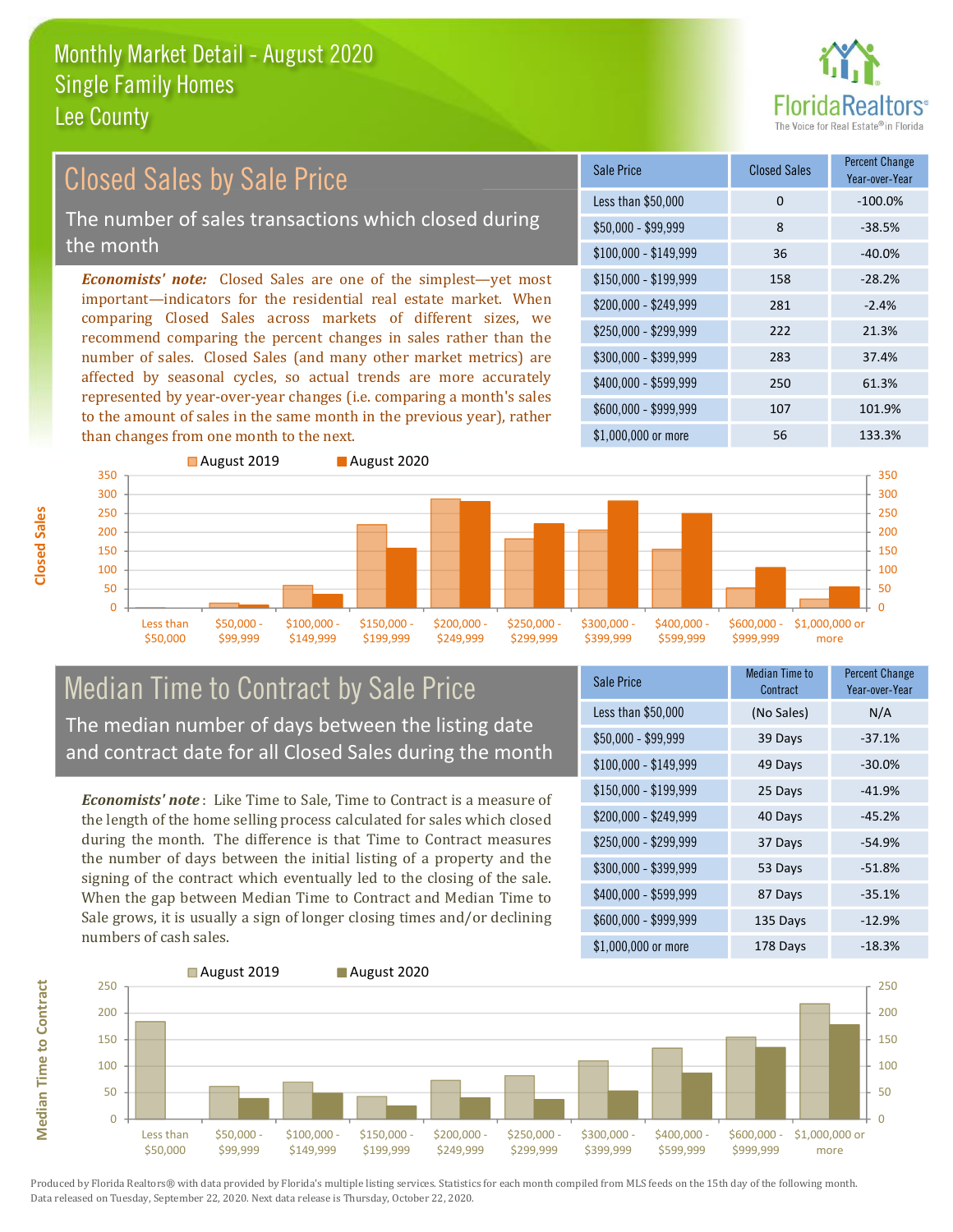

## **New Listings by Initial Listing Price** The number of properties put onto the market during

the month

Economists' note: New Listings tend to rise in delayed response to increasing prices, so they are often seen as a lagging indicator of market health. As prices rise, potential sellers raise their estimations of value—and in the most recent cycle, rising prices have freed up many potential sellers who were previously underwater on their mortgages. Note that in our calculations, we take care to not include properties that were recently taken off the market and quickly relisted, since these are not really new listings.

| <b>Initial Listing Price</b> | <b>New Listings</b> | <b>Percent Change</b><br>Year-over-Year |
|------------------------------|---------------------|-----------------------------------------|
| Less than \$50,000           | 0                   | $-100.0%$                               |
| $$50,000 - $99,999$          | 8                   | $-20.0%$                                |
| $$100,000 - $149,999$        | 28                  | $-51.7%$                                |
| $$150,000 - $199,999$        | 189                 | $-8.3%$                                 |
| \$200,000 - \$249,999        | 300                 | 22.4%                                   |
| \$250,000 - \$299,999        | 251                 | 32.8%                                   |
| \$300,000 - \$399,999        | 321                 | 58.9%                                   |
| \$400,000 - \$599,999        | 263                 | 77.7%                                   |
| \$600,000 - \$999,999        | 125                 | 68.9%                                   |
| $$1.000.000$ or more         | 62                  | 82.4%                                   |



#### **Inventory by Current Listing Price** The number of property listings active at the end of the month

**Economists' note**: There are a number of ways to define and calculate Inventory. Our method is to simply count the number of active listings on the last day of the month, and hold this number to compare with the same month the following year. Inventory rises when New Listings are outpacing the number of listings that go off-market (regardless of whether they actually sell). Likewise, it falls when New Listings aren't keeping up with the rate at which homes are going off-market.

| <b>Current Listing Price</b> | Inventory | <b>I CILCIIL UTIQIIKE</b><br>Year-over-Year |
|------------------------------|-----------|---------------------------------------------|
| Less than \$50,000           | 1         | $-50.0%$                                    |
| $$50,000 - $99,999$          | 12        | $-52.0%$                                    |
| $$100,000 - $149,999$        | 71        | $-60.6%$                                    |
| \$150,000 - \$199,999        | 226       | $-68.2%$                                    |
| \$200,000 - \$249,999        | 405       | $-51.5%$                                    |
| \$250,000 - \$299,999        | 399       | $-35.4%$                                    |
| \$300,000 - \$399,999        | 581       | $-32.2%$                                    |
| \$400,000 - \$599,999        | 587       | $-31.8%$                                    |
| \$600,000 - \$999,999        | 474       | $-12.7%$                                    |
| ዩ1 በበበ በበበ or more           | 453       | $-3.4\%$                                    |



Produced by Florida Realtors® with data provided by Florida's multiple listing services. Statistics for each month compiled from MLS feeds on the 15th day of the following month. Data released on Tuesday, September 22, 2020. Next data release is Thursday, October 22, 2020.

nventory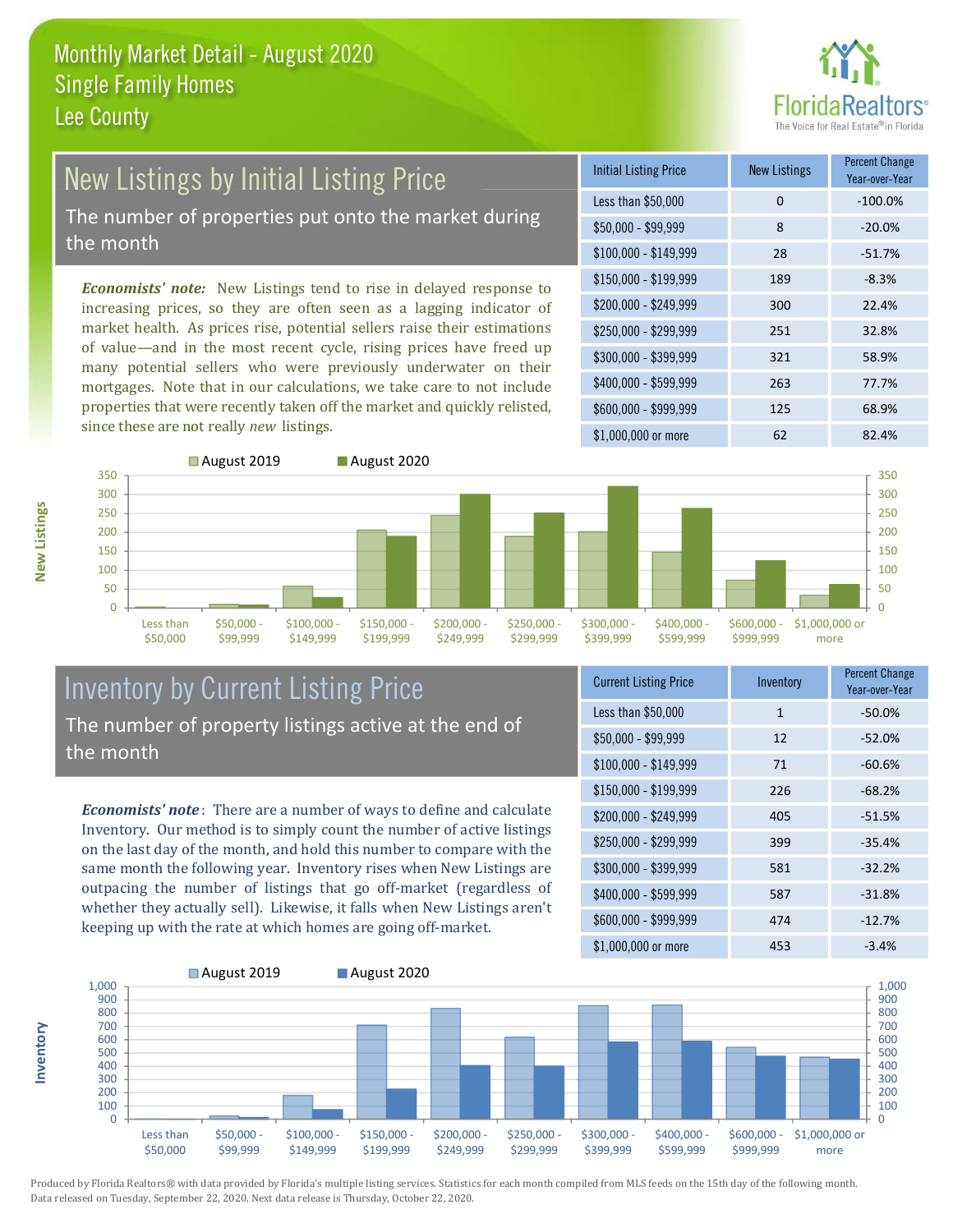#### Monthly Distressed Market - August 2020 **Single Family Homes** Lee County



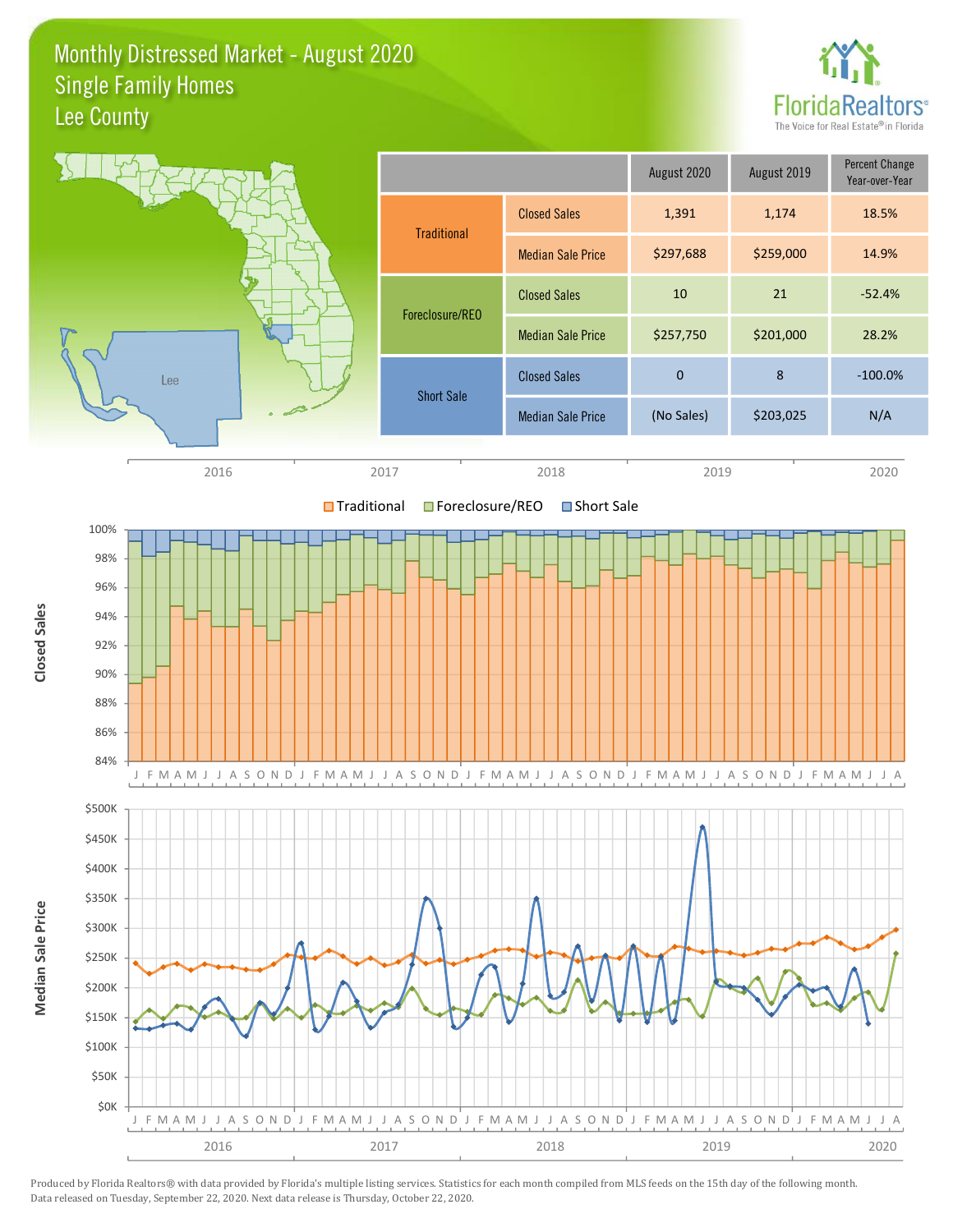



| <b>Summary Statistics</b>                                       | August 2020     | August 2019     | <b>Percent Change</b><br>Year-over-Year |
|-----------------------------------------------------------------|-----------------|-----------------|-----------------------------------------|
| <b>Closed Sales</b>                                             | 631             | 493             | 28.0%                                   |
| Paid in Cash                                                    | 316             | 242             | 30.6%                                   |
| <b>Median Sale Price</b>                                        | \$205,000       | \$180,000       | 13.9%                                   |
| <b>Average Sale Price</b>                                       | \$264,380       | \$235,635       | 12.2%                                   |
| <b>Dollar Volume</b>                                            | \$166.8 Million | \$116.2 Million | 43.6%                                   |
| <b>Median Percent of Original</b><br><b>List Price Received</b> | 95.2%           | 94.3%           | 1.0%                                    |
| <b>Median Time to Contract</b>                                  | 68 Days         | 88 Days         | $-22.7%$                                |
| <b>Median Time to Sale</b>                                      | 106 Days        | 128 Days        | $-17.2%$                                |
| <b>New Pending Sales</b>                                        | 822             | 531             | 54.8%                                   |
| <b>New Listings</b>                                             | 698             | 498             | 40.2%                                   |
| <b>Pending Inventory</b>                                        | 948             | 652             | 45.4%                                   |
| <b>Inventory (Active Listings)</b>                              | 2,431           | 2,684           | $-9.4%$                                 |
| <b>Months Supply of Inventory</b>                               | 4.5             | 4.9             | $-8.2%$                                 |

## **Closed Sales**

**Closed Sales** 

The number of sales transactions which closed during the month

**Economists' note:** Closed Sales are one of the simplest-yet most important-indicators for the residential real estate market. When comparing Closed Sales across markets of different sizes, we recommend comparing the percent changes in sales rather than the number of sales. Closed Sales (and many other market metrics) are affected by seasonal cycles, so actual trends are more accurately represented by year-over-year changes (i.e. comparing a month's sales to the amount of sales in the same month in the previous year), rather than changes from one month to the next.

| <b>Month</b>      | <b>Closed Sales</b> | <b>Percent Change</b><br>Year-over-Year |
|-------------------|---------------------|-----------------------------------------|
| Year-to-Date      | 4,491               | $-7.8%$                                 |
| August 2020       | 631                 | 28.0%                                   |
| <b>July 2020</b>  | 564                 | $-3.8%$                                 |
| <b>June 2020</b>  | 517                 | $-12.7%$                                |
| <b>May 2020</b>   | 365                 | $-54.5%$                                |
| <b>April 2020</b> | 566                 | $-31.2%$                                |
| <b>March 2020</b> | 754                 | 16.4%                                   |
| February 2020     | 605                 | 19.6%                                   |
| January 2020      | 489                 | 15.9%                                   |
| December 2019     | 615                 | 51.1%                                   |
| November 2019     | 474                 | 4.9%                                    |
| October 2019      | 512                 | 17.4%                                   |
| September 2019    | 445                 | 0.0%                                    |
| August 2019       | 493                 | $-12.1%$                                |

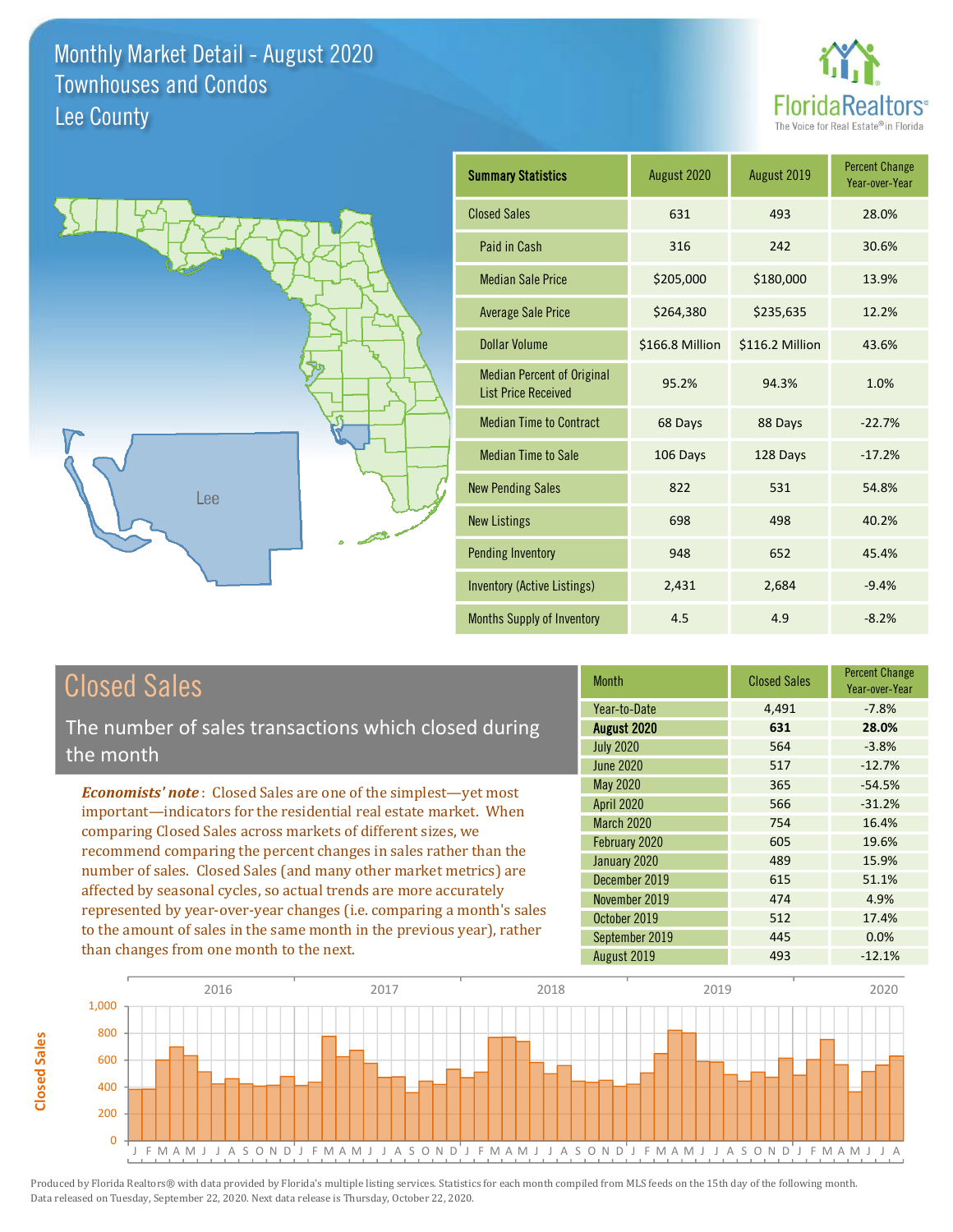this statistic should be interpreted with care.



 $-0.8%$ 

7.3%

 $-12.3%$ 

| Cash Sales                                                                     | <b>Month</b>      | <b>Cash Sales</b> | <b>Percent Change</b><br>Year-over-Year |
|--------------------------------------------------------------------------------|-------------------|-------------------|-----------------------------------------|
|                                                                                | Year-to-Date      | 2,369             | $-14.7%$                                |
| The number of Closed Sales during the month in which                           | August 2020       | 316               | 30.6%                                   |
| buyers exclusively paid in cash                                                | <b>July 2020</b>  | 247               | $-16.6%$                                |
|                                                                                | June 2020         | 266               | $-18.7%$                                |
|                                                                                | May 2020          | 183               | $-59.2%$                                |
|                                                                                | April 2020        | 272               | $-46.2%$                                |
| <b>Economists' note:</b> Cash Sales can be a useful indicator of the extent to | <b>March 2020</b> | 452               | 16.2%                                   |
| which investors are participating in the market. Why? Investors are            | February 2020     | 359               | 10.8%                                   |
| far more likely to have the funds to purchase a home available up front,       | January 2020      | 274               | 11.8%                                   |
| whereas the typical homebuyer requires a mortgage or some other                | December 2019     | 342               | 44.9%                                   |
| form of financing. There are of course many possible exceptions so             | November 2019     | 247               | $-6.4%$                                 |

October 2019

August 2019

September 2019



## Cash Sales as a Percentage of Closed Sales

The percentage of Closed Sales during the month which were Cash Sales

**Economists' note:** This statistic is simply another way of viewing Cash Sales. The remaining percentages of Closed Sales (i.e. those not paid fully in cash) each month involved some sort of financing, such as mortgages, owner/seller financing, assumed loans, etc.

| Month             | <b>Percent of Closed</b><br>Sales Paid in Cash | <b>Percent Change</b><br>Year-over-Year |
|-------------------|------------------------------------------------|-----------------------------------------|
| Year-to-Date      | 52.7%                                          | $-7.5%$                                 |
| August 2020       | 50.1%                                          | 2.0%                                    |
| <b>July 2020</b>  | 43.8%                                          | $-13.3%$                                |
| <b>June 2020</b>  | 51.5%                                          | $-6.7%$                                 |
| May 2020          | 50.1%                                          | $-10.4%$                                |
| April 2020        | 48.1%                                          | $-21.8%$                                |
| <b>March 2020</b> | 59.9%                                          | $-0.2%$                                 |
| February 2020     | 59.3%                                          | $-7.3%$                                 |
| January 2020      | 56.0%                                          | $-3.6%$                                 |
| December 2019     | 55.6%                                          | $-4.1%$                                 |
| November 2019     | 52.1%                                          | $-10.8%$                                |
| October 2019      | 47.9%                                          | $-15.5%$                                |
| September 2019    | 52.6%                                          | 7.3%                                    |
| August 2019       | 49.1%                                          | $-0.2%$                                 |

245

234

242



Cash Sales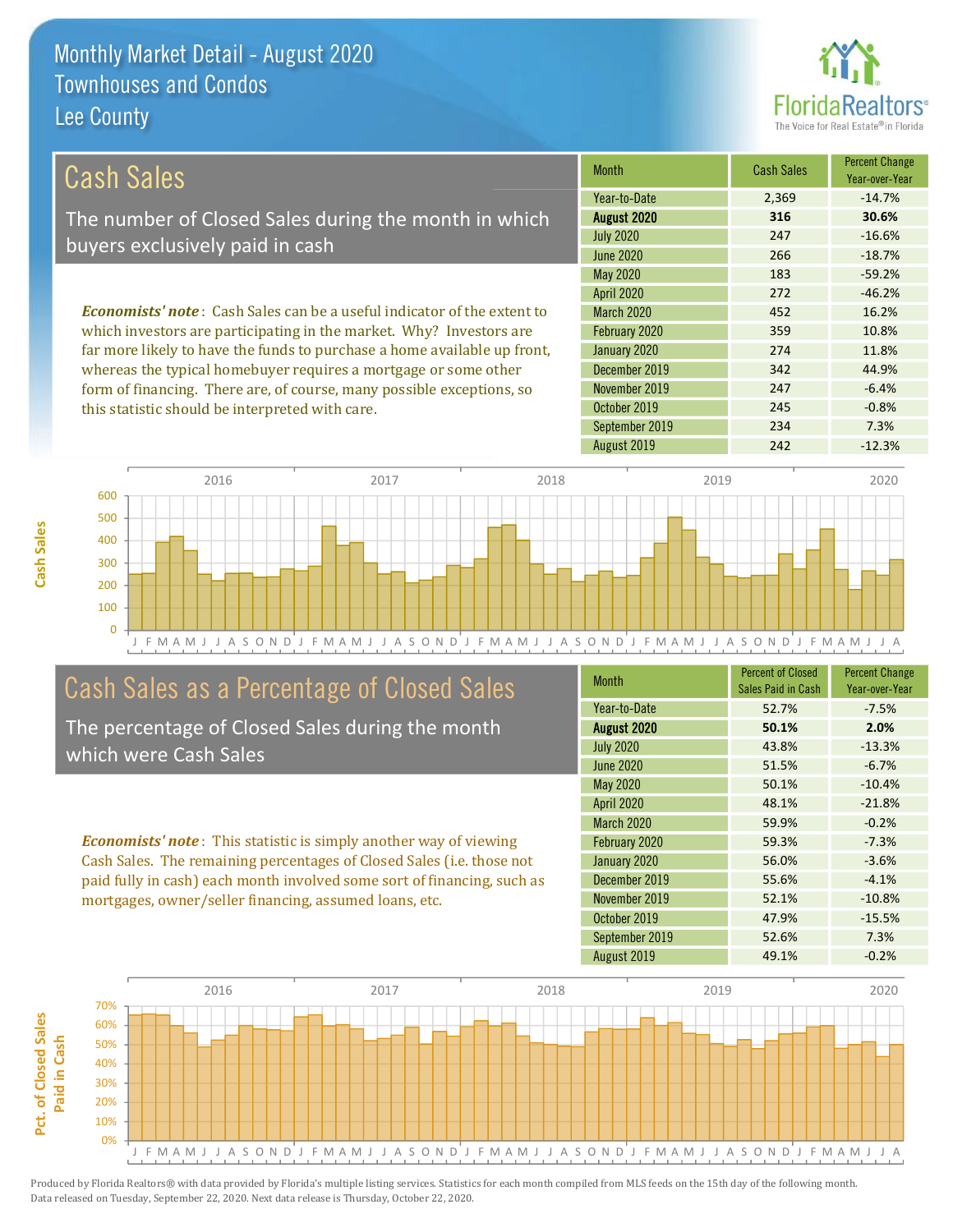

## **Median Sale Price**

The median sale price reported for the month (i.e. 50% of sales were above and 50% of sales were below)

**Economists' note:** Median Sale Price is our preferred summary statistic for price activity because, unlike Average Sale Price, Median Sale Price is not sensitive to high sale prices for small numbers of homes that may not be characteristic of the market area. Keep in mind that median price trends over time are not always solely caused by changes in the general value of local real estate. Median sale price only reflects the values of the homes that sold each month, and the mix of the types of homes that sell can change over time.

| <b>Month</b>      | <b>Median Sale Price</b> | <b>Percent Change</b><br>Year-over-Year |
|-------------------|--------------------------|-----------------------------------------|
| Year-to-Date      | \$202,500                | 5.2%                                    |
| August 2020       | \$205,000                | 13.9%                                   |
| <b>July 2020</b>  | \$197,000                | 6.5%                                    |
| <b>June 2020</b>  | \$192,000                | 1.1%                                    |
| May 2020          | \$200,000                | $-3.1%$                                 |
| <b>April 2020</b> | \$225,000                | 9.8%                                    |
| March 2020        | \$205,000                | 5.7%                                    |
| February 2020     | \$200,000                | 6.0%                                    |
| January 2020      | \$205,000                | 8.2%                                    |
| December 2019     | \$207,500                | 1.2%                                    |
| November 2019     | \$195,000                | 4.3%                                    |
| October 2019      | \$180,000                | $-5.0%$                                 |
| September 2019    | \$188,900                | $-1.6%$                                 |
| August 2019       | \$180,000                | $-4.3%$                                 |



## **Average Sale Price**

The average sale price reported for the month (i.e. total sales in dollars divided by the number of sales)

Economists' note: Usually, we prefer Median Sale Price over Average Sale Price as a summary statistic for home prices. However, Average Sale Price does have its uses-particularly when it is analyzed alongside the Median Sale Price. For one, the relative difference between the two statistics can provide some insight into the market for higher-end homes in an area.

| <b>Month</b>      | <b>Average Sale Price</b> | <b>Percent Change</b><br>Year-over-Year |
|-------------------|---------------------------|-----------------------------------------|
| Year-to-Date      | \$267,614                 | 6.4%                                    |
| August 2020       | \$264,380                 | 12.2%                                   |
| <b>July 2020</b>  | \$254,105                 | 12.8%                                   |
| <b>June 2020</b>  | \$248,388                 | $-1.3%$                                 |
| May 2020          | \$251,752                 | $-7.1%$                                 |
| April 2020        | \$309,858                 | 15.0%                                   |
| <b>March 2020</b> | \$268,757                 | 5.8%                                    |
| February 2020     | \$253,985                 | 4.3%                                    |
| January 2020      | \$285,740                 | 18.7%                                   |
| December 2019     | \$263,489                 | $-13.4%$                                |
| November 2019     | \$241,365                 | $-3.6%$                                 |
| October 2019      | \$223,428                 | $-4.8%$                                 |
| September 2019    | \$236,139                 | $-0.6%$                                 |
| August 2019       | \$235,635                 | 3.6%                                    |



**Average Sale Price** 

**Median Sale Price**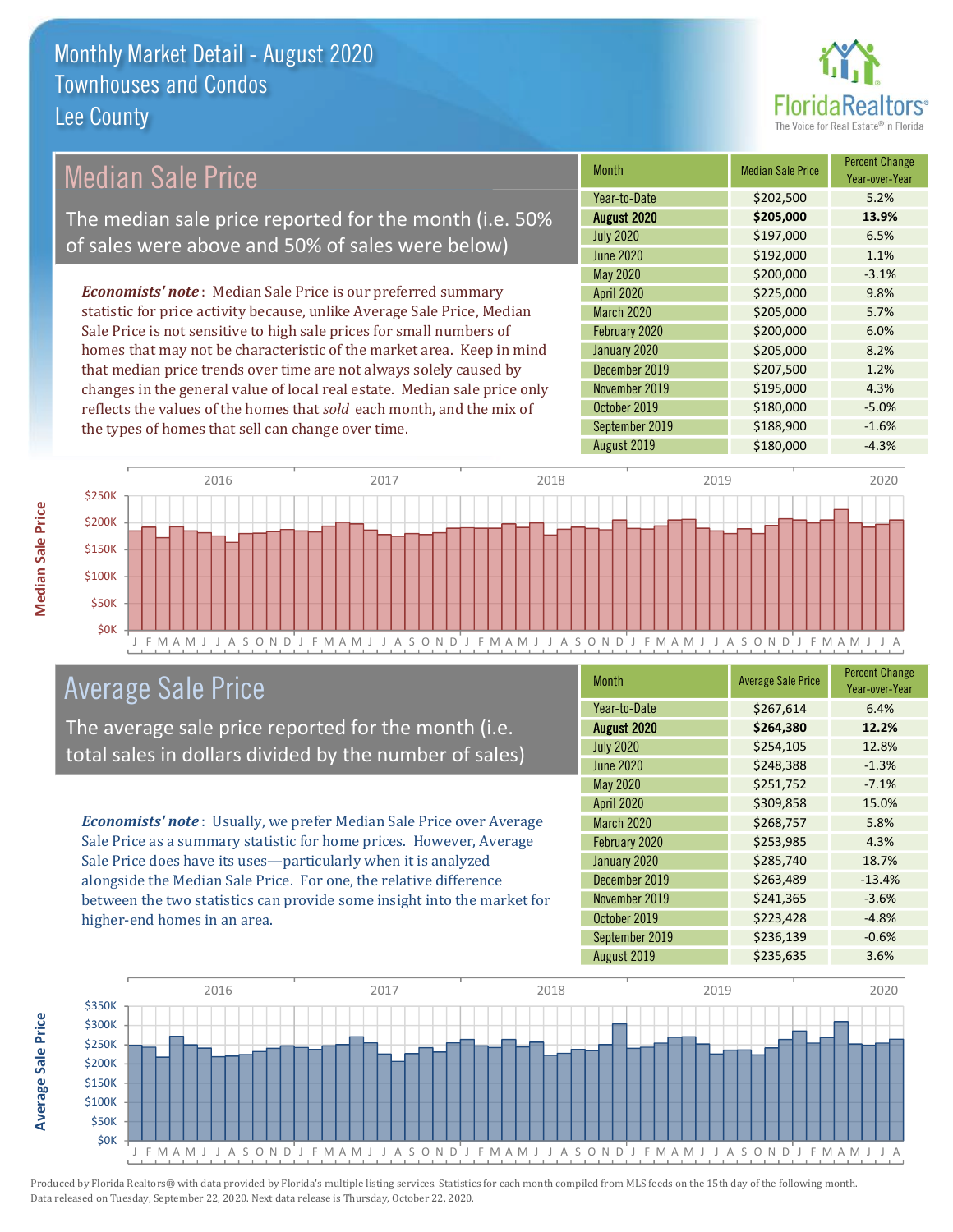

### ollar Volume

The sum of the sale prices for all sales which closed during the month

**Economists' note**: Dollar Volume is simply the sum of all sale prices in a given time period, and can quickly be calculated by multiplying Closed Sales by Average Sale Price. It is a strong indicator of the health of the real estate industry in a market, and is of particular interest to real estate professionals, investors, analysts, and government agencies. Potential home sellers and home buyers, on the other hand, will likely be better served by paying attention to trends in the two components of Dollar Volume (i.e. sales and prices) individually.

| <b>Month</b>      | Dollar Volume   | <b>Percent Change</b><br>Year-over-Year |
|-------------------|-----------------|-----------------------------------------|
| Year-to-Date      | \$1.2 Billion   | $-1.9%$                                 |
| August 2020       | \$166.8 Million | 43.6%                                   |
| <b>July 2020</b>  | \$143.3 Million | 8.6%                                    |
| <b>June 2020</b>  | \$128.4 Million | $-13.8%$                                |
| <b>May 2020</b>   | \$91.9 Million  | $-57.7%$                                |
| <b>April 2020</b> | \$175.4 Million | $-20.9%$                                |
| <b>March 2020</b> | \$202.6 Million | 23.1%                                   |
| February 2020     | \$153.7 Million | 24.8%                                   |
| January 2020      | \$139.7 Million | 37.6%                                   |
| December 2019     | \$162.0 Million | 30.8%                                   |
| November 2019     | \$114.4 Million | 1.1%                                    |
| October 2019      | \$114.4 Million | 11.8%                                   |
| September 2019    | \$105.1 Million | $-0.6%$                                 |
| August 2019       | \$116.2 Million | $-8.9%$                                 |



## Median Percent of Original List Price Received

The median of the sale price (as a percentage of the original list price) across all properties selling during the month

**Economists' note:** The Median Percent of Original List Price Received is useful as an indicator of market recovery, since it typically rises as buyers realize that the market may be moving away from them and they need to match the selling price (or better it) in order to get a contract on the house. This is usually the last measure to indicate a market has shifted from down to up, so it is what we would call a lagging indicator.

| <b>Month</b>      | Med. Pct. of Orig.<br><b>List Price Received</b> | <b>Percent Change</b><br>Year-over-Year |
|-------------------|--------------------------------------------------|-----------------------------------------|
| Year-to-Date      | 95.0%                                            | 0.8%                                    |
| August 2020       | 95.2%                                            | 1.0%                                    |
| <b>July 2020</b>  | 95.0%                                            | 1.3%                                    |
| <b>June 2020</b>  | 94.7%                                            | 0.2%                                    |
| May 2020          | 94.5%                                            | 0.7%                                    |
| <b>April 2020</b> | 95.1%                                            | 1.2%                                    |
| <b>March 2020</b> | 95.3%                                            | 0.8%                                    |
| February 2020     | 94.7%                                            | 0.4%                                    |
| January 2020      | 95.2%                                            | 0.4%                                    |
| December 2019     | 95.1%                                            | 0.1%                                    |
| November 2019     | 95.0%                                            | $-0.2%$                                 |
| October 2019      | 94.9%                                            | $-0.1%$                                 |
| September 2019    | 94.4%                                            | 0.3%                                    |
| August 2019       | 94.3%                                            | 0.0%                                    |

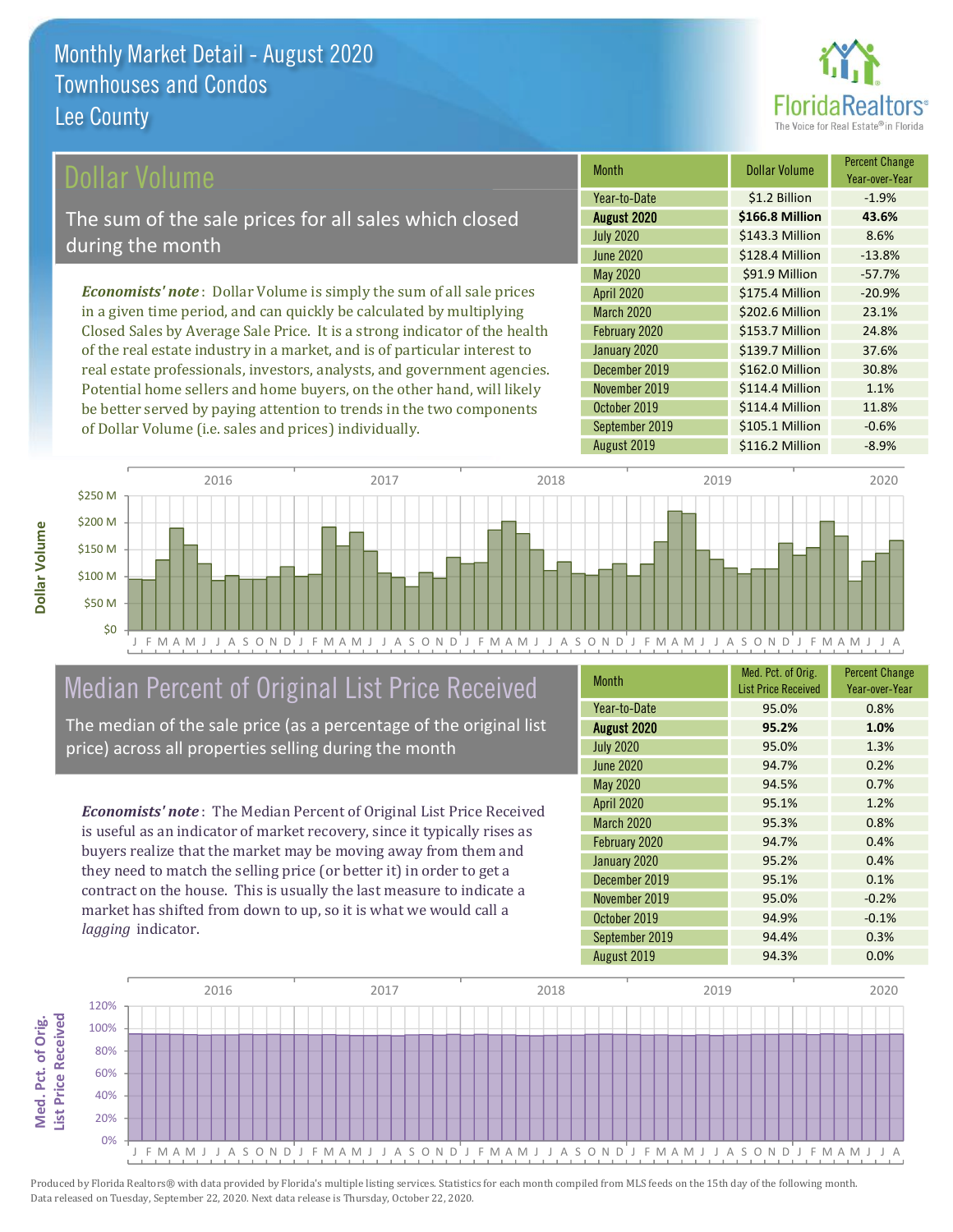

## **Median Time to Contract**

The median number of days between the listing date and contract date for all Closed Sales during the month

**Economists' note:** Like Time to Sale, Time to Contract is a measure of the length of the home selling process calculated for sales which closed during the month. The difference is that Time to Contract measures the number of days between the initial listing of a property and the signing of the contract which eventually led to the closing of the sale. When the gap between Median Time to Contract and Median Time to Sale grows, it is usually a sign of longer closing times and/or declining numbers of cash sales.

| <b>Month</b>      | <b>Median Time to</b><br>Contract | <b>Percent Change</b><br>Year-over-Year |
|-------------------|-----------------------------------|-----------------------------------------|
| Year-to-Date      | 68 Days                           | $-12.8%$                                |
| August 2020       | 68 Days                           | $-22.7%$                                |
| <b>July 2020</b>  | 79 Days                           | $-14.1%$                                |
| <b>June 2020</b>  | 75 Days                           | 0.0%                                    |
| <b>May 2020</b>   | 55 Days                           | $-25.7%$                                |
| <b>April 2020</b> | 45 Days                           | $-41.6%$                                |
| March 2020        | 70 Days                           | 18.6%                                   |
| February 2020     | 73 Days                           | $-15.1%$                                |
| January 2020      | 64 Days                           | $-16.9%$                                |
| December 2019     | 69 Days                           | 0.0%                                    |
| November 2019     | 67 Days                           | $-4.3%$                                 |
| October 2019      | 83 Days                           | 10.7%                                   |
| September 2019    | 88 Days                           | $-17.8%$                                |
| August 2019       | 88 Days                           | 0.0%                                    |



## **Median Time to Sale**

**Median Time to** 

Contract

The median number of days between the listing date and closing date for all Closed Sales during the month

**Economists' note**: Time to Sale is a measure of the length of the home selling process, calculated as the number of days between the initial listing of a property and the closing of the sale. Median Time to Sale is the amount of time the "middle" property selling this month was on the market. That is, 50% of homes selling this month took less time to sell, and 50% of homes took more time to sell. Median Time to Sale gives a more accurate picture than Average Time to Sale, which can be skewed upward by small numbers of properties taking an abnormally long time to sell.

| <b>Month</b>     | <b>Median Time to Sale</b> | <b>Percent Change</b><br>Year-over-Year |
|------------------|----------------------------|-----------------------------------------|
| Year-to-Date     | 105 Days                   | $-7.9%$                                 |
| August 2020      | 106 Days                   | $-17.2%$                                |
| <b>July 2020</b> | 117 Days                   | $-8.6%$                                 |
| <b>June 2020</b> | 112 Days                   | $-1.8%$                                 |
| May 2020         | 97 Days                    | $-13.4%$                                |
| April 2020       | 85 Days                    | $-22.0%$                                |
| March 2020       | 102 Days                   | 6.3%                                    |
| February 2020    | 102 Days                   | $-9.7%$                                 |
| January 2020     | 101 Days                   | $-12.2%$                                |
| December 2019    | 100 Days                   | $-4.8%$                                 |
| November 2019    | 105 Days                   | 5.0%                                    |
| October 2019     | 121 Days                   | 7.1%                                    |
| September 2019   | 132 Days                   | $-9.6%$                                 |
| August 2019      | 128 Days                   | $-3.8%$                                 |

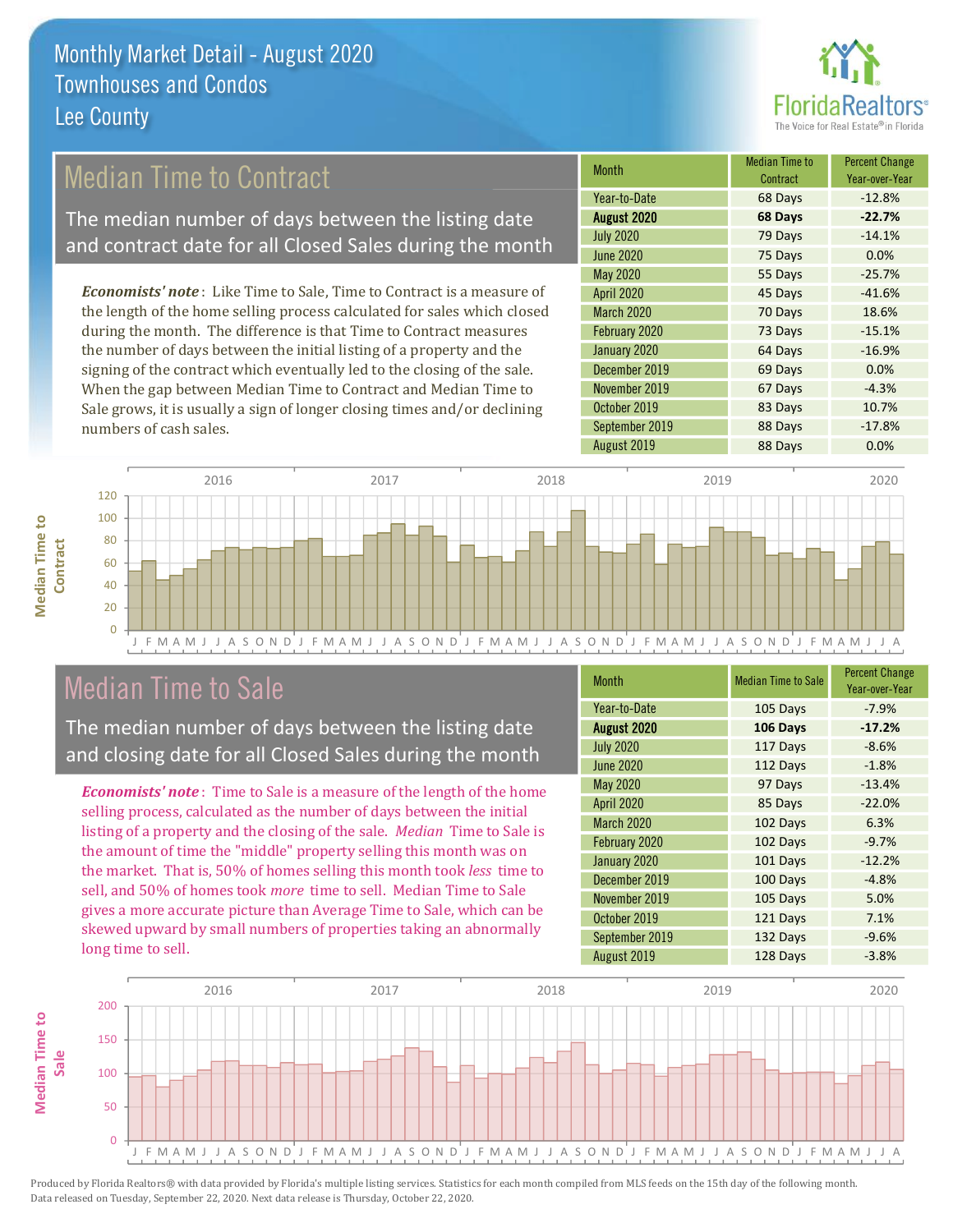

| <b>New Pending Sales</b>                                                       | <b>Month</b>      | <b>New Pending Sales</b> | <b>Percent Change</b><br>Year-over-Year |
|--------------------------------------------------------------------------------|-------------------|--------------------------|-----------------------------------------|
|                                                                                | Year-to-Date      | 5,471                    | $-0.8%$                                 |
| The number of listed properties that went under                                | August 2020       | 822                      | 54.8%                                   |
| contract during the month                                                      | <b>July 2020</b>  | 684                      | 27.9%                                   |
|                                                                                | June 2020         | 724                      | 22.7%                                   |
|                                                                                | <b>May 2020</b>   | 577                      | $-21.0%$                                |
| <b>Economists' note</b> : Because of the typical length of time it takes for a | <b>April 2020</b> | 356                      | $-56.2%$                                |
| sale to close, economists consider Pending Sales to be a decent                | <b>March 2020</b> | 616                      | $-32.9%$                                |
| indicator of potential future Closed Sales. It is important to bear in         | February 2020     | 910                      | 22.1%                                   |
| mind, however, that not all Pending Sales will be closed successfully.         | January 2020      | 782                      | 19.2%                                   |
| So, the effectiveness of Pending Sales as a future indicator of Closed         | December 2019     | 526                      | 34.2%                                   |
| Sales is susceptible to changes in market conditions such as the               | November 2019     | 594                      | 28.3%                                   |
| availability of financing for homebuyers and the inventory of                  | October 2019      | 564                      | 11.2%                                   |



September 2019

August 2019

## **New Listings**

distressed properties for sale.

The number of properties put onto the market during the month

Economists' note: New Listings tend to rise in delayed response to increasing prices, so they are often seen as a lagging indicator of market health. As prices rise, potential sellers raise their estimations of value—and in the most recent cycle, rising prices have freed up many potential sellers who were previously underwater on their mortgages. Note that in our calculations, we take care to not include properties that were recently taken off the market and quickly relisted, since these are not really new listings.

| <b>Month</b>     | <b>New Listings</b> | <b>Percent Change</b><br>Year-over-Year |
|------------------|---------------------|-----------------------------------------|
| Year-to-Date     | 5,761               | 0.3%                                    |
| August 2020      | 698                 | 40.2%                                   |
| <b>July 2020</b> | 658                 | 36.0%                                   |
| <b>June 2020</b> | 686                 | 30.9%                                   |
| <b>May 2020</b>  | 728                 | 22.8%                                   |
| April 2020       | 433                 | $-44.9%$                                |
| March 2020       | 759                 | $-9.4%$                                 |
| February 2020    | 837                 | $-5.0%$                                 |
| January 2020     | 962                 | $-15.7%$                                |
| December 2019    | 602                 | $-8.9%$                                 |
| November 2019    | 722                 | $-12.8%$                                |
| October 2019     | 791                 | $-6.6%$                                 |
| September 2019   | 619                 | 10.9%                                   |
| August 2019      | 498                 | $-7.8%$                                 |

515

531

15.5%

1.0%



Produced by Florida Realtors® with data provided by Florida's multiple listing services. Statistics for each month compiled from MLS feeds on the 15th day of the following month. Data released on Tuesday, September 22, 2020. Next data release is Thursday, October 22, 2020.

**New Listings**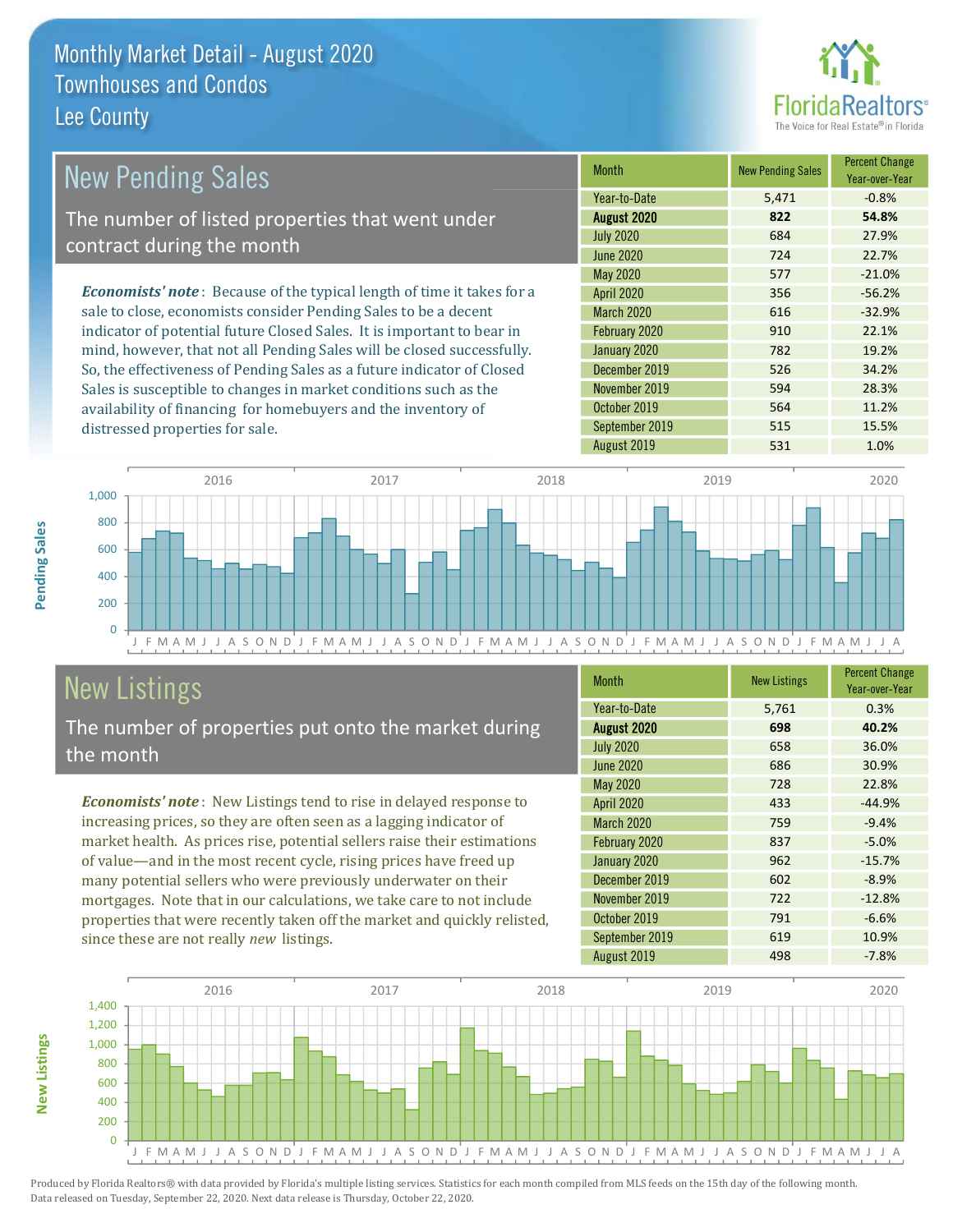

# **Inventory (Active Listings)** The number of property listings active at the end of the month

**Economists' note**: There are a number of ways to define and calculate Inventory. Our method is to simply count the number of active listings on the last day of the month, and hold this number to compare with the same month the following year. Inventory rises when New Listings are outpacing the number of listings that go off-market (regardless of whether they actually sell). Likewise, it falls when New Listings aren't keeping up with the rate at which homes are going off-market.

| <b>Month</b>             | Inventory | <b>Percent Change</b><br>Year-over-Year |
|--------------------------|-----------|-----------------------------------------|
| <b>YTD (Monthly Avg)</b> | 2,831     | $-19.7%$                                |
| <b>August 2020</b>       | 2,431     | $-9.4%$                                 |
| <b>July 2020</b>         | 2,608     | $-11.8%$                                |
| <b>June 2020</b>         | 2,656     | $-15.9%$                                |
| May 2020                 | 2,827     | $-17.1%$                                |
| <b>April 2020</b>        | 2,970     | $-21.1%$                                |
| March 2020               | 3,042     | $-23.4%$                                |
| February 2020            | 3,008     | $-27.8%$                                |
| January 2020             | 3,106     | $-24.4%$                                |
| December 2019            | 2,985     | $-18.5%$                                |
| November 2019            | 3,033     | $-13.1%$                                |
| October 2019             | 2,953     | $-7.9%$                                 |
| September 2019           | 2,741     | $-5.3%$                                 |
| August 2019              | 2,684     | $-5.3%$                                 |



## Months Supply of Inventory

An estimate of the number of months it will take to deplete the current Inventory given recent sales rates

**Economists' note:** MSI is a useful indicator of market conditions. The benchmark for a balanced market (favoring neither buyer nor seller) is 5.5 months of inventory. Anything higher is traditionally a buyers' market, and anything lower is a sellers' market. There is no single accepted way of calculating MSI. A common method is to divide current Inventory by the most recent month's Closed Sales count, but this count is a usually poor predictor of future Closed Sales due to seasonal cycles. To eliminate seasonal effects, we use the 12-month average of monthly Closed Sales instead.

| <b>Month</b>             | <b>Months Supply</b> | <b>Percent Change</b><br>Year-over-Year |
|--------------------------|----------------------|-----------------------------------------|
| <b>YTD (Monthly Avg)</b> | 5.0                  | $-23.1%$                                |
| August 2020              | 4.5                  | $-8.2%$                                 |
| <b>July 2020</b>         | 4.9                  | $-7.5%$                                 |
| <b>June 2020</b>         | 5.0                  | $-13.8%$                                |
| May 2020                 | 5.2                  | $-16.1%$                                |
| <b>April 2020</b>        | 5.1                  | $-26.1%$                                |
| March 2020               | 5.1                  | $-31.1%$                                |
| February 2020            | 5.1                  | $-32.9%$                                |
| January 2020             | 5.3                  | $-29.3%$                                |
| December 2019            | 5.2                  | $-21.2%$                                |
| November 2019            | 5.4                  | $-12.9%$                                |
| October 2019             | 5.3                  | $-7.0%$                                 |
| September 2019           | 5.0                  | $-2.0%$                                 |
| August 2019              | 4.9                  | $-3.9%$                                 |

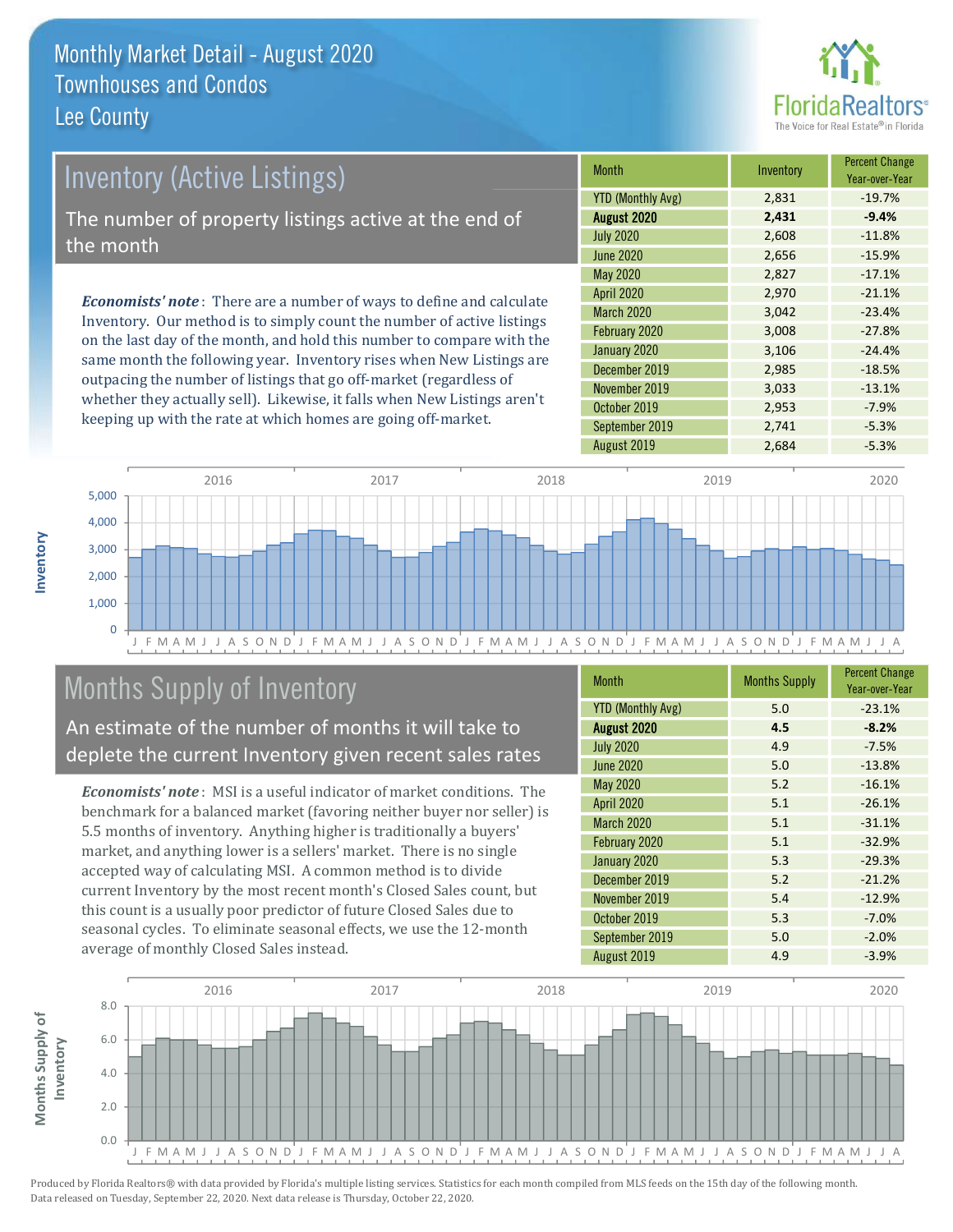

**Percent Change** 

Year-over-Year

#### **Closed Sales by Sale Price Sale Price** Less than \$50,000 The number of sales transactions which closed during  $$50.000 - $99.999$ the month  $$100,000 - $149,999$ **Economists' note:** Closed Sales are one of the simplest—yet most \$150,000 - \$199.999 important-indicators for the residential real estate market. When \$200.000 - \$249.999 comparing Closed Sales across markets of different sizes, we  $$250.000 - $299.999$ recommend comparing the percent changes in sales rather than the number of sales. Closed Sales (and many other market metrics) are \$300,000 - \$399,999

affected by seasonal cycles, so actual trends are more accurately represented by year-over-year changes (i.e. comparing a month's sales to the amount of sales in the same month in the previous year), rather than changes from one month to the next.



**Closed Sales** 



#### **Median Time to Contract by Sale Price** The median number of days between the listing date and contract date for all Closed Sales during the month

**Economists' note**: Like Time to Sale. Time to Contract is a measure of the length of the home selling process calculated for sales which closed during the month. The difference is that Time to Contract measures the number of days between the initial listing of a property and the signing of the contract which eventually led to the closing of the sale. When the gap between Median Time to Contract and Median Time to Sale grows, it is usually a sign of longer closing times and/or declining numbers of cash sales.

| <b>Sale Price</b>     | <b>Median Time to</b><br>Contract | <b>Percent Change</b><br>Year-over-Year |
|-----------------------|-----------------------------------|-----------------------------------------|
| Less than \$50,000    | 134 Days                          | N/A                                     |
| $$50,000 - $99,999$   | 68 Days                           | 13.3%                                   |
| $$100,000 - $149,999$ | 57 Days                           | $-28.8%$                                |
| \$150,000 - \$199,999 | 65 Days                           | $-30.1%$                                |
| \$200,000 - \$249,999 | 79 Days                           | $-7.1%$                                 |
| \$250,000 - \$299,999 | 46 Days                           | $-60.0%$                                |
| \$300,000 - \$399,999 | 73 Days                           | 2.8%                                    |
| \$400,000 - \$599,999 | 152 Days                          | 39.4%                                   |
| \$600,000 - \$999,999 | 66 Days                           | $-62.3%$                                |
| \$1,000,000 or more   | 129 Davs                          | $-48.8\%$                               |

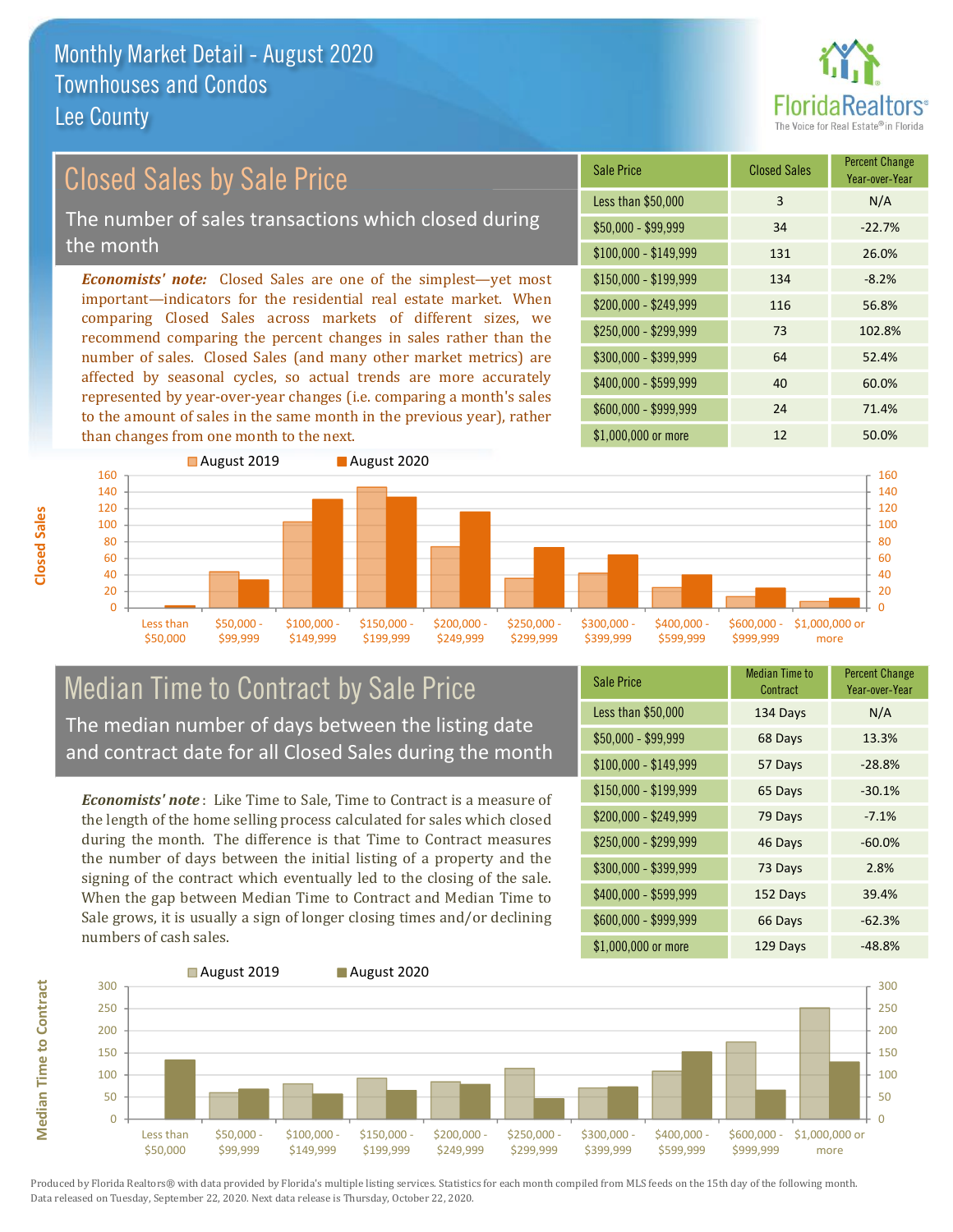

# New Listings by Initial Listing Price

The number of properties put onto the market during the month

Economists' note: New Listings tend to rise in delayed response to increasing prices, so they are often seen as a lagging indicator of market health. As prices rise, potential sellers raise their estimations of value—and in the most recent cycle, rising prices have freed up many potential sellers who were previously underwater on their mortgages. Note that in our calculations, we take care to not include properties that were recently taken off the market and quickly relisted, since these are not really new listings.





### **Inventory by Current Listing Price** The number of property listings active at the end of the month

**Economists' note**: There are a number of ways to define and calculate Inventory. Our method is to simply count the number of active listings on the last day of the month, and hold this number to compare with the same month the following year. Inventory rises when New Listings are outpacing the number of listings that go off-market (regardless of whether they actually sell). Likewise, it falls when New Listings aren't keeping up with the rate at which homes are going off-market.

| <b>Current Listing Price</b> | Inventory | <b>FULLE UTTAILLY</b><br>Year-over-Year |
|------------------------------|-----------|-----------------------------------------|
| Less than \$50,000           | 19        | $-64.8%$                                |
| $$50,000 - $99,999$          | 86        | $-13.1%$                                |
| $$100,000 - $149,999$        | 290       | $-26.2%$                                |
| $$150,000 - $199,999$        | 428       | $-15.9%$                                |
| $$200,000 - $249,999$        | 414       | 6.7%                                    |
| \$250,000 - \$299,999        | 293       | $-9.8%$                                 |
| \$300,000 - \$399,999        | 323       | $-3.3%$                                 |
| \$400,000 - \$599,999        | 285       | 2.9%                                    |
| \$600,000 - \$999,999        | 187       | $-7.9%$                                 |
| $$1$ 000 000 or more         | 106       | $3.9\%$                                 |



Produced by Florida Realtors® with data provided by Florida's multiple listing services. Statistics for each month compiled from MLS feeds on the 15th day of the following month. Data released on Tuesday, September 22, 2020. Next data release is Thursday, October 22, 2020.

nventory